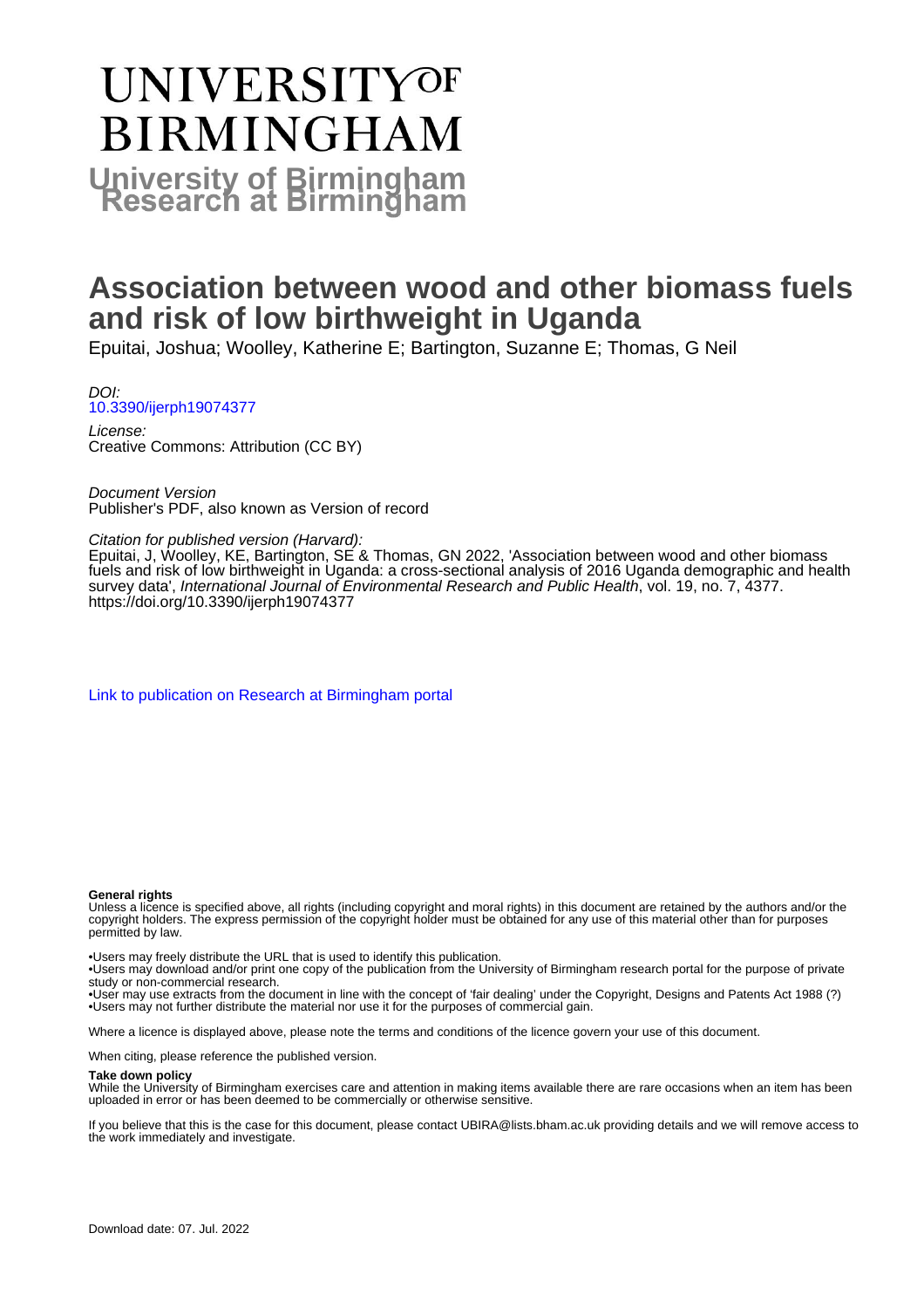



### *Article* **Association between Wood and Other Biomass Fuels and Risk of Low Birthweight in Uganda: A Cross-Sectional Analysis of 2016 Uganda Demographic and Health Survey Data**

**Joshua Epuitai 1,2, Katherine E. Woolley <sup>1</sup> [,](https://orcid.org/0000-0003-3743-9925) Suzanne E. Bartington [1](https://orcid.org/0000-0002-8179-7618) and G. Neil Thomas 1,\***

1 Institute of Applied Health Research, University of Birmingham, Edgbaston, Birmingham B15 2TT, UK; jxe078@alumni.bham.ac.uk (J.E.); kew863@student.bham.ac.uk (K.E.W.); s.bartington@bham.ac.uk (S.E.B.)

<sup>2</sup> Department of Nursing, Faculty of Health Sciences, Busitema University, Mbale P.O. Box 1460, Uganda

**\*** Correspondence: g.n.thomas@bham.ac.uk

**Abstract:** In utero exposure to household air pollution (HAP) from polluting cooking fuels has been linked to adverse pregnancy outcomes including low birthweight (LBW). No previous study in Uganda has attempted to investigate the association between the different types of biomass cooking fuels and LBW. This study was conducted to investigate the association between wood and other biomass cooking fuel use with increased risk of LBW, using the 2016 Uganda Demographic and Health Survey for 15,270 live births within five years prior to interview. LBW, defined as birthweight of <2500 g, was estimated from maternal recall and health cards. Association between household exposure to the different solid biomass cooking fuels and LBW was determined using multivariable logistic regression. Biomass cooking fuels were used in 99.6% of the households, with few (0.3%) using cleaner fuels and 0.1% with no cooking, while the prevalence of LBW was 9.6% of all live-births. Although the crude analysis suggested an association between wood fuel use and LBW compared to other biomass and kerosene fuel use (AOR: 0.82; 95% CI: 0.67–1.00), after adjusting for sociodemographic and obstetric factors, no association was observed (AOR: 0.94; 95% CI: 0.72–1.22). LBW was significantly more likely among female neonates (AOR: 1.32 (95% CI: 1.13–1.55) and neonates born to mothers living in larger households (AOR: 1.03; 95% CI: 1.00–1.07). LBW was significantly less likely among neonates delivered at term (AOR: 0.39; 95% CI: 0.31–0.49), born to women with secondary or tertiary level of education (AOR: 0.80; 95% CI: 0.64–1.00), living in households with a higher wealth index (AOR: 0.69; 95% CI: 0.50–0.96), Eastern (AOR: 0.76; 95% CI:0.59–0.98) and Northern (AOR: 0.75; 95% CI: 0.57–0.99) regions. The study findings suggest inconclusive evidence regarding the association between the use of wood compared to other biomass and kerosene cooking fuels and risk of LBW. Given the close observed association between socioeconomic status and LBW, the Ugandan government should prioritize public health actions which support female education and broader sustainable development to improve household living standards in this setting.

**Keywords:** biomass cooking fuels; low birthweight; pregnancy outcomes; Uganda; household air pollution

#### **1. Introduction**

Globally, about 2.8 billion (36%) people rely on kerosene and biomass fuels (charcoal, coal, wood, animal dung, and agricultural residues), referred to collectively as biomass fuels, for cooking and heating [\[1](#page-12-0)[,2\]](#page-12-1). In Asia, significant progress in transitioning to cleaner fuels (liquid petroleum gas [LPG], electricity) has been seen, but little progress has been made in Africa, where the proportion of solid fuel use has only decreased slightly from 90% in 1990 to 84% in 2020 [\[1\]](#page-12-0). The limited decrease in proportion of biomass cooking fuel use in Africa is offset by an absolute increase in the population that solely relies on polluting cooking fuels due to population growth [\[1\]](#page-12-0). By 2025, the use of biomass fuels for cooking is projected to exceed one billion people in Africa [\[1\]](#page-12-0). Biomass fuels often



**Citation:** Epuitai, J.; Woolley, K.E.; Bartington, S.E.; Thomas, G.N. Association between Wood and Other Biomass Fuels and Risk of Low Birthweight in Uganda: A Cross-Sectional Analysis of 2016 Uganda Demographic and Health Survey Data. *Int. J. Environ. Res. Public Health* **2022**, *19*, 4377. [https://](https://doi.org/10.3390/ijerph19074377) [doi.org/10.3390/ijerph19074377](https://doi.org/10.3390/ijerph19074377)

Academic Editors: Carla Viegas and Elisabete Carolino

Received: 18 February 2022 Accepted: 31 March 2022 Published: 5 April 2022

**Publisher's Note:** MDPI stays neutral with regard to jurisdictional claims in published maps and institutional affiliations.



**Copyright:** © 2022 by the authors. Licensee MDPI, Basel, Switzerland. This article is an open access article distributed under the terms and conditions of the Creative Commons Attribution (CC BY) license [\(https://](https://creativecommons.org/licenses/by/4.0/) [creativecommons.org/licenses/by/](https://creativecommons.org/licenses/by/4.0/)  $4.0/$ ).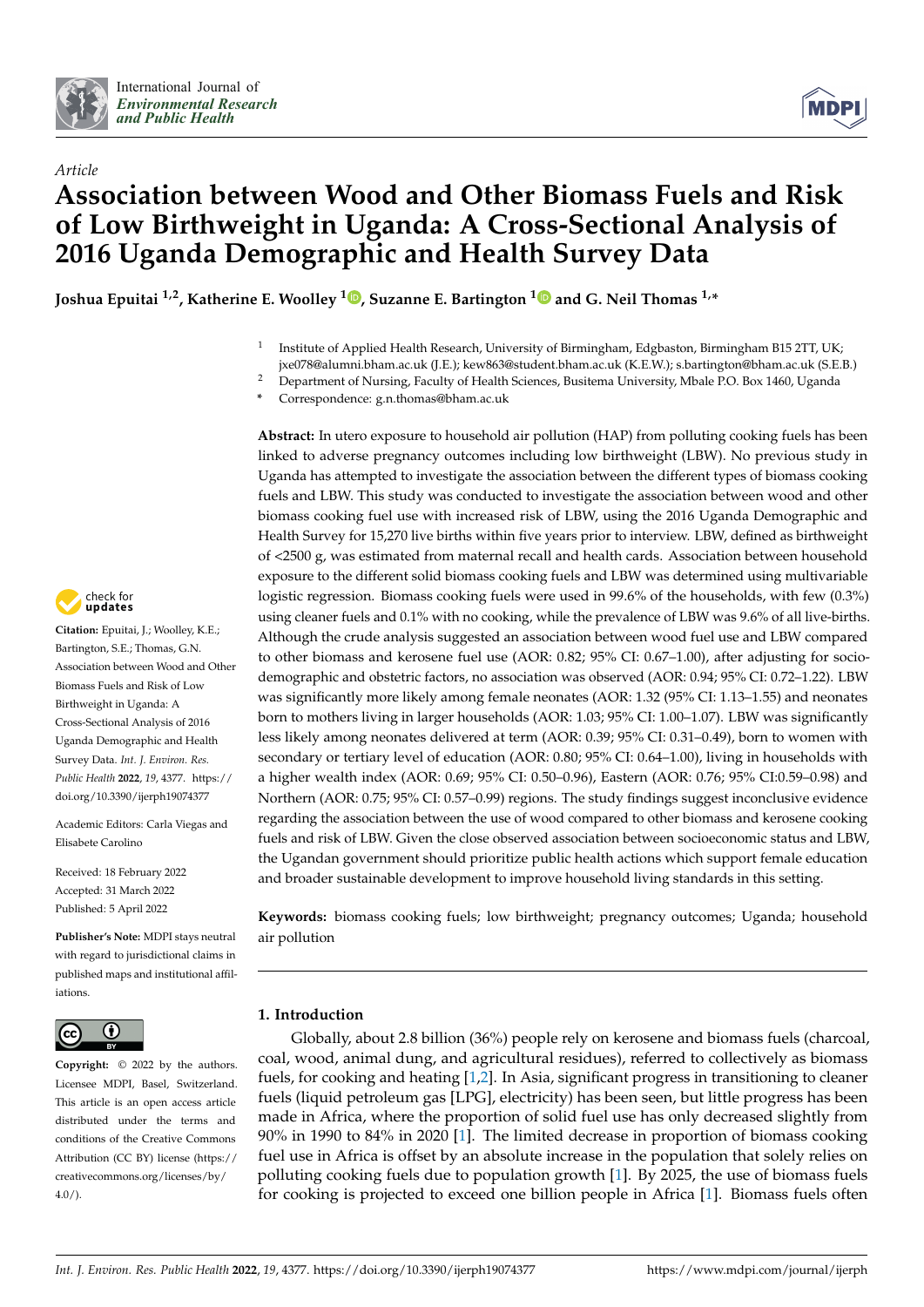undergo incomplete combustion, producing high levels of household air pollution (HAP), which includes particulate matter (PM) and carbon monoxide (CO) at levels that frequently exceed the World Health Organization Global Air Quality Guidelines (WHO-AQGs) [\[2\]](#page-12-1).

Globally, exposure to HAP results in approximately four million deaths annually, 4.8% of all disability-adjusted life years, and 7.7% of global mortality [\[3\]](#page-12-2), and is associated with increased risk of upper and lower respiratory tract infections, asthma, cataracts, lung cancer, chronic obstructive pulmonary disease, tuberculosis, and cardiovascular diseases [\[3,](#page-12-2)[4\]](#page-12-3). In addition, women and girls are predisposed to musculoskeletal injuries, sexual violence, animal bites, insect-borne disease, and widening of gender inequities related to the gathering of biomass fuels [\[5\]](#page-12-4).

Women and children under five years of age are more vulnerable to the adverse effects of HAP, due to gender-patterned cooking roles which lead to greater HAP exposure among females, while children aged under five years are often kept in close proximity to their mothers during cooking periods [\[6\]](#page-12-5). Exposure to HAP in utero, a particularly vulnerable stage of fetal development [\[6\]](#page-12-5), has been associated with increased risk of adverse pregnancy outcomes including increased risk of low birthweight (LBW), preterm birth, small for gestational age, spontaneous abortion, stillbirth, and neonatal mortality [\[4,](#page-12-3)[7,](#page-12-6)[8\]](#page-12-7). Globally, 90% of 4 million neonatal deaths annually occur in developing countries, including Uganda [\[9\]](#page-12-8). LBW prevalence is disproportionately high (14%) in Sub-Saharan Africa [\[10\]](#page-12-9), and is one of the leading causes of neonatal morbidity and mortality in Sub-Saharan Africa [\[9\]](#page-12-8).

Studies and meta-analyses have identified an association between exposure to biomass compared to cleaner fuels (LPG, electricity) with increased risk of LBW [\[4,](#page-12-3)[7,](#page-12-6)[11](#page-12-10)[,12\]](#page-12-11). However, only a limited number of studies from Africa were included in the meta-analyses [\[4,](#page-12-3)[7](#page-12-6)[,11](#page-12-10)[,12\]](#page-12-11), a region with a high burden of LBW [\[10\]](#page-12-9), and predominant use of polluting fuels [\[1\]](#page-12-0). The studies from Africa were limited to relatively few countries, including Ghana [\[13\]](#page-12-12), Nigeria [\[14–](#page-12-13)[17\]](#page-12-14), Malawi [\[18\]](#page-12-15), Ethiopia [\[19](#page-12-16)[–21\]](#page-12-17), and Zimbabwe [\[22\]](#page-12-18). The African studies were limited to hospital-based settings [\[21\]](#page-12-17) with a reliance on the woman's subjective recall of the birth weight or size of the child [\[14](#page-12-13)[,18](#page-12-15)[,22\]](#page-12-18). The studies did not address the effect of outdoor or indoor place of cooking on LBW risk [\[13–](#page-12-12)[15](#page-12-19)[,17,](#page-12-14)[23\]](#page-12-20), or generally control for important confounders [\[18\]](#page-12-15). Moreover, there remains limited understanding of the relationship between different biomass fuel types and risk of LBW, which is of importance in Sub-Saharan Africa where access to cleaner fuels remains limited. In Uganda, the only two studies focusing on HAP that were included in the review were limited to respiratory symptoms only [\[24–](#page-12-21)[26\]](#page-13-0). To the best of our knowledge, no study in Uganda has investigated the impact of different types of biomass fuels on the risk of LBW.

Our study was conducted in Uganda, a low-income country in Sub-Saharan Africa [\[27\]](#page-13-1), where 97% of the households predominantly use biomass fuels for cooking [\[28\]](#page-13-2). Uganda, with a population of about 40 million people, has a gross domestic product (GDP) per capita of 958.19 USD [\[27\]](#page-13-1). The maternal mortality rate is 336 per 100,000 live births with a neonatal mortality rate of 27 per 1000 live births [\[28\]](#page-13-2). The high gender inequality in Uganda means that household activities such as cooking and collecting firewood are usually undertaken by women [\[29\]](#page-13-3). About 21% of the population in Uganda live below the poverty line, with poor housing and under-ventilated living conditions experienced by over half (56%) of its population. Although at a national level ambitious energy policy targets have been set to promote access and adoption of cleaner fuels by 2040, the lack of innovative implementation strategies to scale up adoption of cleaner fuel alternatives may have greatly restricted real-world realization of these policy goals [\[30\]](#page-13-4).

The low proportion of households using cleaner fuels, corresponding high use of wood fuel, and relatively high utility of switching from raw to processed biomass fuels (e.g., wood to charcoal) suggests the need to investigate the relative risk of LBW if households used other biomass fuels rather than wood. The aim of this study was therefore to determine the association between the use of wood compared to other types of biomass and kerosene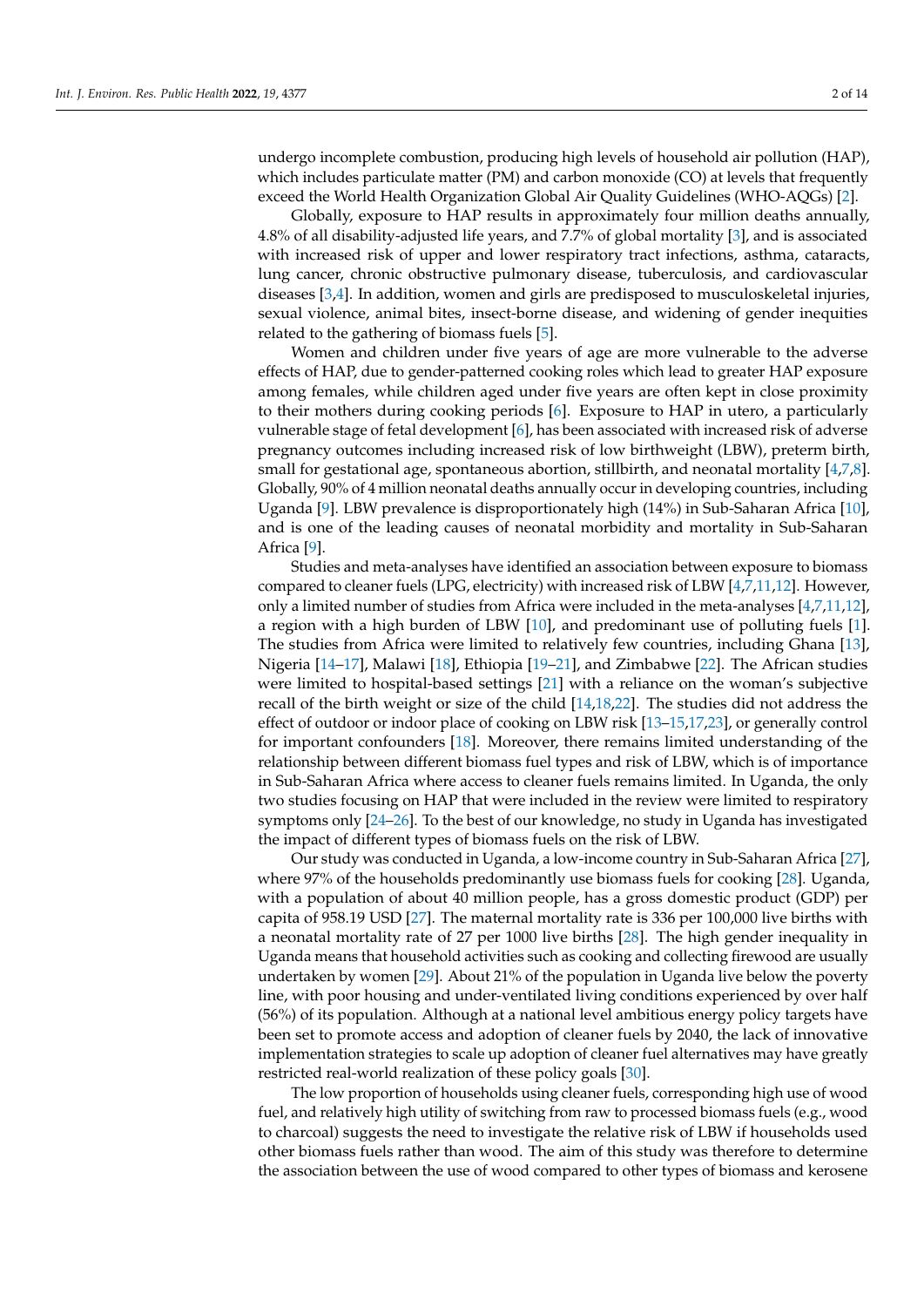cooking fuels and the risk of LBW in Uganda, using the population-based 2016 Uganda Demographic and Health Survey (UDHS).

#### **2. Materials and Methods**

#### *2.1. Study Design, Setting, and Data Source*

The UDHS (2016) is a cross-sectional population-based national dataset funded by the U.S. Agency for International Development, with the birth recode (a file produced by DHS where each observation is an individual birth within the last five years) and relevant variables from the individual recode being extracted for this study [\[28\]](#page-13-2). The birth recodes contained birth history data, while individual recode (each observation is every woman within the survey) provided information on socio-demographic and household characteristics [\[28\]](#page-13-2). A two-stage stratified sampling methodology was employed to randomly select a representative sample [\[28\]](#page-13-2). Any woman residing in the selected household of reproductive age (15–49 years) was interviewed and asked to report their birth history (including live and still births) for the five years preceding the survey. A total of 19,588 households and 18,506 women were surveyed [\[28\]](#page-13-2), with response rates of 97% (18,506/19,088) for the individual (women's) dataset and 67% (10,429/15,522) of the birth records respectively. Additional information regarding the UDHS has been described elsewhere [\[28\]](#page-13-2).

#### *2.2. Study Population*

Singleton live births, occurring at term (≥37 weeks gestation) and/or pre-term (<37 weeks gestation) which occurred in the last five years (2012–2016) from the time of interview were included in the study. Multiple births were excluded from the analysis because of the high risk of LBW among multiple pregnancies [\[31\]](#page-13-5).

#### *2.3. Modifications to the Wealth Index*

The wealth index provided by DHS is calculated through principal component analysis (PCA), including assets, toilet facility, drinking water sources, cooking fuel, and house construction as predictor variables [\[32\]](#page-13-6), with the final variable containing wealth quintiles (lowest, low, middle, high, and highest). As cooking fuel was the exposure of interest within this study, the wealth index (categorized as low, second, middle, fourth, and higher) was recalculated using the methods provided by the DHS [\[33\]](#page-13-7) in SPSS [\[34\]](#page-13-8) to remove cooking fuel to prevent circularity [\[35\]](#page-13-9).

#### *2.4. Exposure Variables*

Self-reported main household cooking fuel was categorized into cleaner fuels (LPG), electricity, biogas, and no cooking), and biomass and kerosene fuels (kerosene, coal/lignite, charcoal, wood, straw/shrubs/grass, agricultural crop, animal dung). Households, where cooking was not done, were classified as using cleaner fuel because it was assumed that HAP levels in these households would be comparable to households that used cleaner fuels. The exposure variable was the biomass or kerosene cooking fuels, categorized into wood and other biomass and kerosene fuels (kerosene, charcoal, straw/shrubs/grass, agricultural crop, animal dung).

#### *2.5. Outcome Variables*

The outcome variable was LBW defined as a birthweight of less than 2500 g, obtained from either the health card (34%) or the maternal recall of child's weight at birth (66%).

#### *2.6. Covariates*

Covariates were identified from the literature [\[21](#page-12-17)[,36](#page-13-10)[–38\]](#page-13-11) as those potentially associated with HAP or LBW. The covariates from household and contextual characteristics included age of the household head, access to electricity, place of residence (urban, rural), geographical region (central, east, north, west), household smoking status (yes, no), place of cooking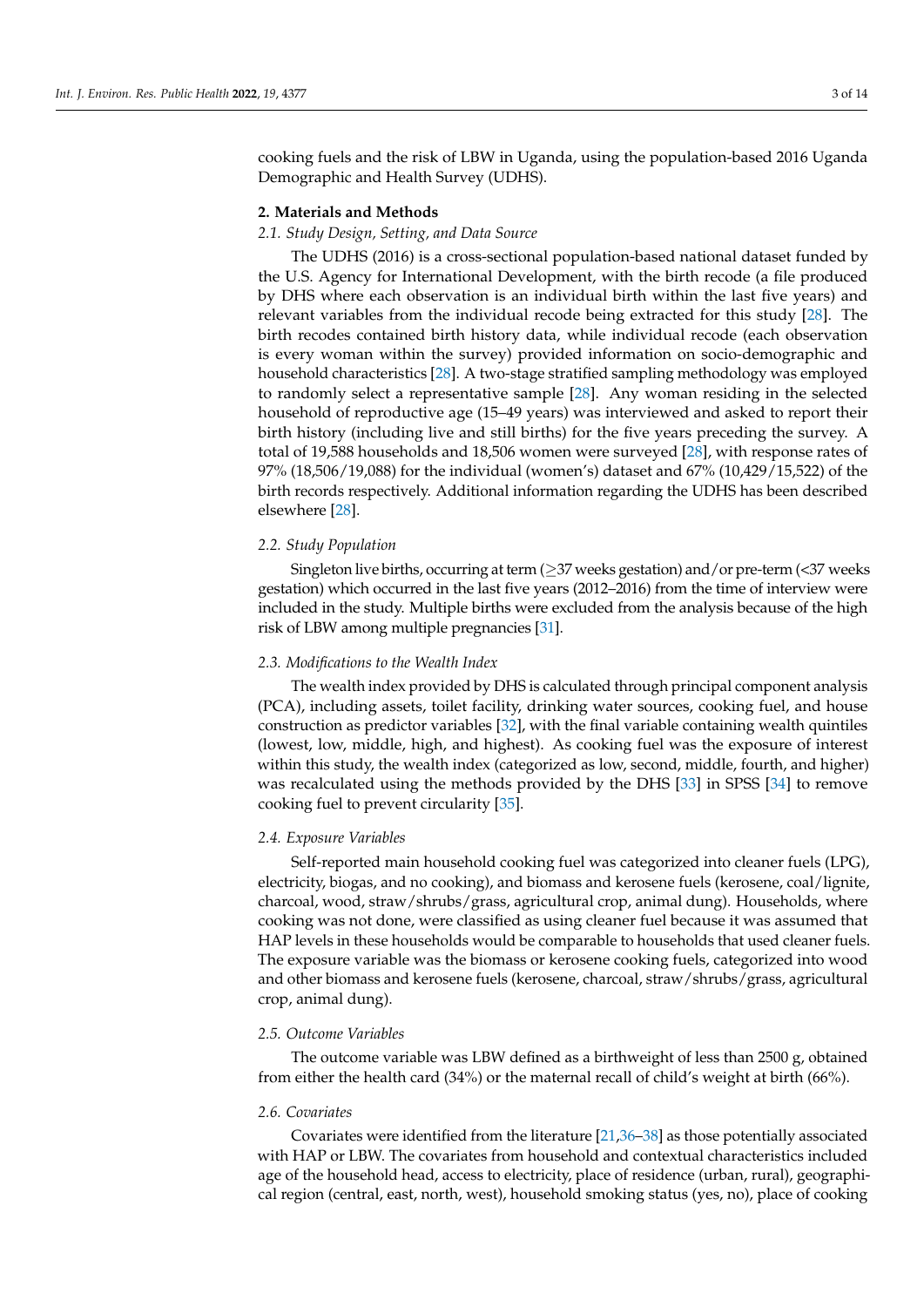(in the main house, separate house, outdoors) and wealth index (low, second, middle, fourth, or highest). The 15 sub-regions in Uganda were categorized into four regions which included central, east, west, and north, which are defined based on ethnicity, poverty index, and geographical location [\[39\]](#page-13-12). Information from the respondents included age (15–19, 20–34, 35–49 years), level of education (no or primary education, secondary or tertiary). Pregnancy-related maternal covariates considered included parity (primigravida or multigravida), birth order (continuous variable), sex of the baby (male or female), and body mass index (BMI) (<18.5 or  ${\geq}18.5$  kg/m<sup>2</sup>). Circumstantial pregnancy-related covariates included mode of delivery (spontaneous vaginal delivery or caesarian section), the timing of first antenatal care visit (ANC) ( $\leq$ 5 or >5 months), number of ANC visits ( $\geq$ 4 or <4), sulphadoxine-pyrimethamine (SP) (yes or no), birth interval (<24 months or  $\geq$ 24 months), iron-folate supplementation (yes or no), deworming during pregnancy (yes or no), birth interval, based on WHO categorization, of less than 24 months or birth intervals of  $\geq$ 24 months was used [\[40\]](#page-13-13). BMI, measured in kg/m<sup>2</sup>, was categorized as low when BMI was <18.5 or normal when BMI was  $\geq$ 18.5 [\[41\]](#page-13-14), as there is a higher risk of LBW for BMI of less than 18.5 [\[42](#page-13-15)[,43\]](#page-13-16).

#### *2.7. Data Analysis*

Categorical variables were summarized using frequencies and proportions. Skewed continuous variables were summarized using the median and inter-quartile range (IQR), while normally distributed continuous variables were summarized using means and standard deviations. Bivariate and multivariate logistic regression, using survey commands to adjust for the complex sampling structure, was deployed to determine the association between exposure to wood and other forms of polluting fuels and LBW. The odds ratios (OR), 95% confidence intervals (95% CI), and *p*-values were reported. Clinically relevant variables, those with a *p*-value was less than 0.2, and variables without high levels of missing, in the bivariate analyses were included in the multivariate logistic regression model. Missing values were handled by case-wise deletion.

Sensitivity analyses were undertaken to ensure robustness of study findings and to further investigate confounding factors (e.g., BMI) that could not be accounted for in the main analysis due to a large proportion of missing data (Figure [1\)](#page-4-0). Further stratified analyses were undertaken according to residence (rural or urban), cooking location (indoor, outdoor), and maternal BMI ( $\leq$ 18.5). Multivariable linear regression model was performed using birthweight as a continuous variable. Stata software (version 16.1) [\[44\]](#page-13-17) was used to analyze the data.

<span id="page-4-0"></span>

**Figure 1.** Description of sensitivity analysis.

#### *2.8. Ethical Approval and Authorisation*

USAID obtained ethical approvals from the relevant authorities in Uganda to collect the data. Permission was obtained from the USAID to gain access to the anonymized and aggregated freely available dataset from the DHS online data archive [\[45\]](#page-13-18).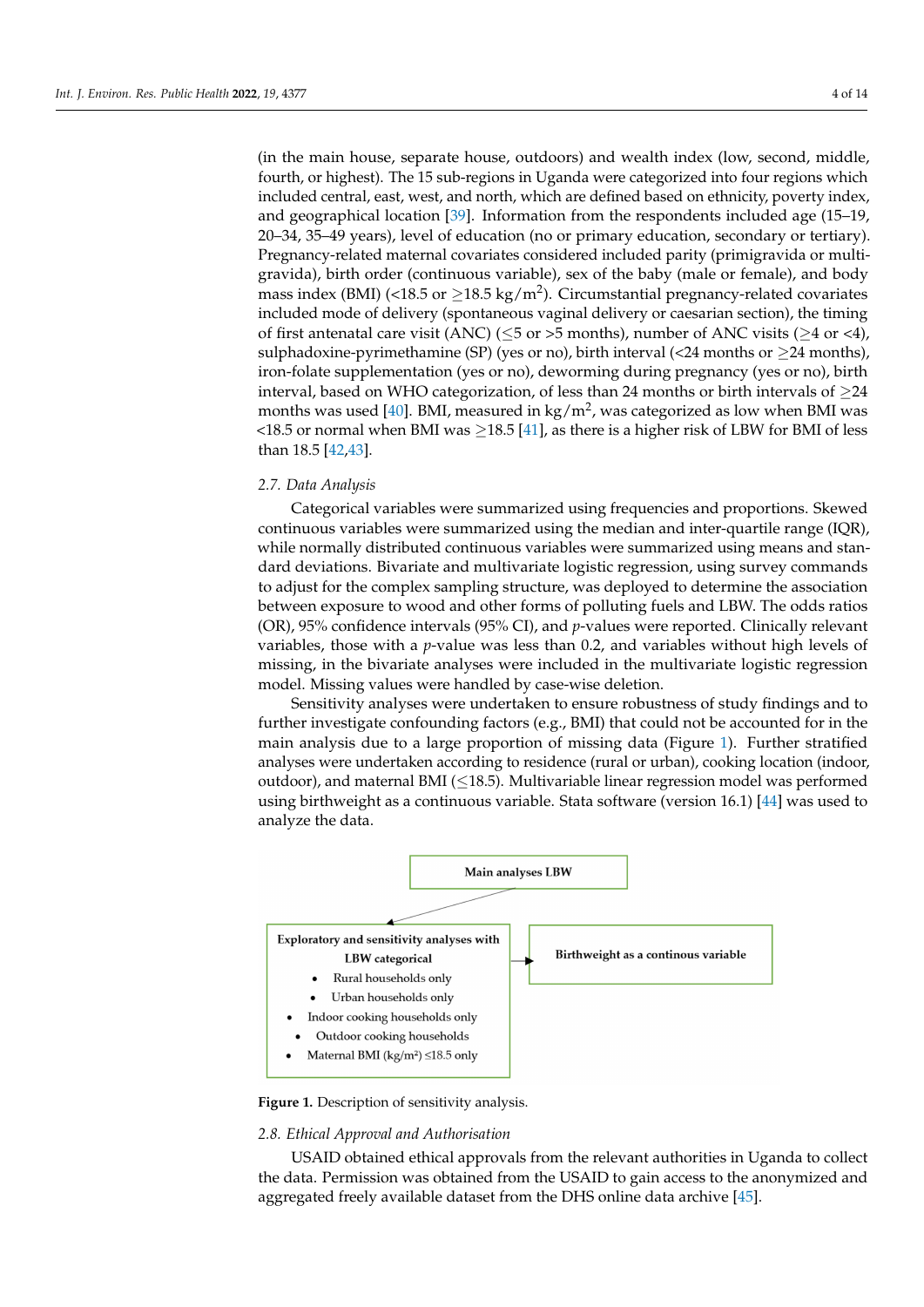#### **3. Results**

#### *3.1. Descriptive Statistics*

Out of 15,270 births recorded in the last five years, birthweights were available for 10,267 births (67.2%), with 986 births (9.6%) classified as LBW (Table [1\)](#page-5-0). Of these births, cleaner fuels (LPG, biogas & electricity) were used in 0.3% (*n* = 48) households, while biomass fuels and kerosene were used in 99.6% (*n* = 15,209) of the households. Overall 11% (*n* = 2168) of the household respondents reported cooking to be performed inside the main residential house, of which 68% (*n* = 1478) did not have a separate room as a kitchen. The dominant household cooking fuel was mostly charcoal in urban areas (*n* = 1880, 68.2%) and wood in rural areas (N = 6272, 83.7%) (Figure [2\)](#page-6-0). Cleaner fuels (LPG, electricity) were only observed for 39 births (1.4%) in urban and 10 births (0.1%) in rural areas. Risk of LBW was significantly associated with female sex (56% vs. 49%), pre-term delivery (28% vs. 13%), less than four antenatal visits (41% vs. 34%), a lower prevalence of sulphadoxine-pyrimethamine (77% vs. 81%) or deworming treatment (60% vs. 65%) (Table [2\)](#page-6-1).

<span id="page-5-0"></span>**Table 1.** Household characteristics by low birthweight classification of study participants.

|                                      | Birthweight < 2500 g<br>$N$ $\left(\frac{9}{6}\right)$ | Birthweight $\geq$ 2500 g<br>N(% |                 |
|--------------------------------------|--------------------------------------------------------|----------------------------------|-----------------|
|                                      | $N = 986$                                              | $N = 9281$                       | <i>p</i> -Value |
| <b>Cooking fuel</b>                  |                                                        |                                  | 0.062           |
| Wood                                 | 720 (73.3)                                             | 6393 (69.3)                      |                 |
| Other polluting fuels                | 262 (26.7)                                             | 2831 (30.7)                      |                 |
| Missing $(\% )$                      | 4(0.4)                                                 | 56 $(0.6)$                       |                 |
| <b>Cooking location</b>              |                                                        |                                  | 0.942           |
| In the house                         | 100 (10.2)                                             | 967 (10.4)                       |                 |
| In a separate building               | 622(63.1)                                              | 5774 (62.3)                      |                 |
| Outdoors                             | 264 (26.8)                                             | 2521 (27.2)                      |                 |
| Missing $(\% )$                      | 264 (26.8)                                             | 0(0.0)                           |                 |
| <b>Household smoking</b>             |                                                        |                                  | 0.863           |
| Yes                                  | 862 (87.5)                                             | 8137 (87.7)                      |                 |
| N <sub>o</sub>                       | 124 (12.5)                                             | 1144 (12.3)                      |                 |
| Type of place of residence           |                                                        |                                  | 0.293           |
| Urban                                | 247(25.0)                                              | 2522 (27.2)                      |                 |
| Rural                                | 739 (75.0)                                             | 6759 (72.8)                      |                 |
| Region                               |                                                        |                                  | 0.096           |
| Central                              | 277 (28.1)                                             | 2719 (29.3)                      |                 |
| East                                 | 250 (25.3)                                             | 2354 (25.4)                      |                 |
| North                                | 259 (26.3)                                             | 2071 (22.3)                      |                 |
| West                                 | 200(20.3)                                              | 2137 (23.0)                      |                 |
| Electricity                          |                                                        |                                  | 0.011           |
| Yes                                  | 700 (74.3)                                             | 6169 (69.0)                      |                 |
| No                                   | 243 (25.7)                                             | 2772 (31.0)                      |                 |
| Missing $(\%)$                       | 43(4.4)                                                | 339 (3.7)                        |                 |
| Number of household members (listed) |                                                        |                                  | 0.568           |
| Median (IQR)                         | 6.0(4.0, 8.0)                                          | 5.0(4.0, 7.0)                    |                 |
| Combined wealth index                |                                                        |                                  | 0.003           |
| Low                                  | 248 (25.1)                                             | 1851 (19.9)                      |                 |
| Second                               | 193 (19.6)                                             | 1662 (17.9)                      |                 |
| Middle                               | 182 (18.4)                                             | 1632 (17.6)                      |                 |
| Fourth                               | 158(16.1)                                              | 1804 (19.4)                      |                 |
| Highest                              | 205(20.8)                                              | 2332 (25.1)                      |                 |
| Maternal characteristics             |                                                        |                                  |                 |
| Respondent's current age             |                                                        |                                  | < 0.001         |
| Median (IQR)                         | 26.0 (22.0, 32.0)                                      | 27.0 (23.0, 32.0)                |                 |
| Mother's education                   |                                                        |                                  | 0.010           |
| No education/Primary                 | 697 (70.7)                                             | 6072 (65.4)                      |                 |
| Secondary/higher                     | 289 (29.3)                                             | 3208 (34.6)                      |                 |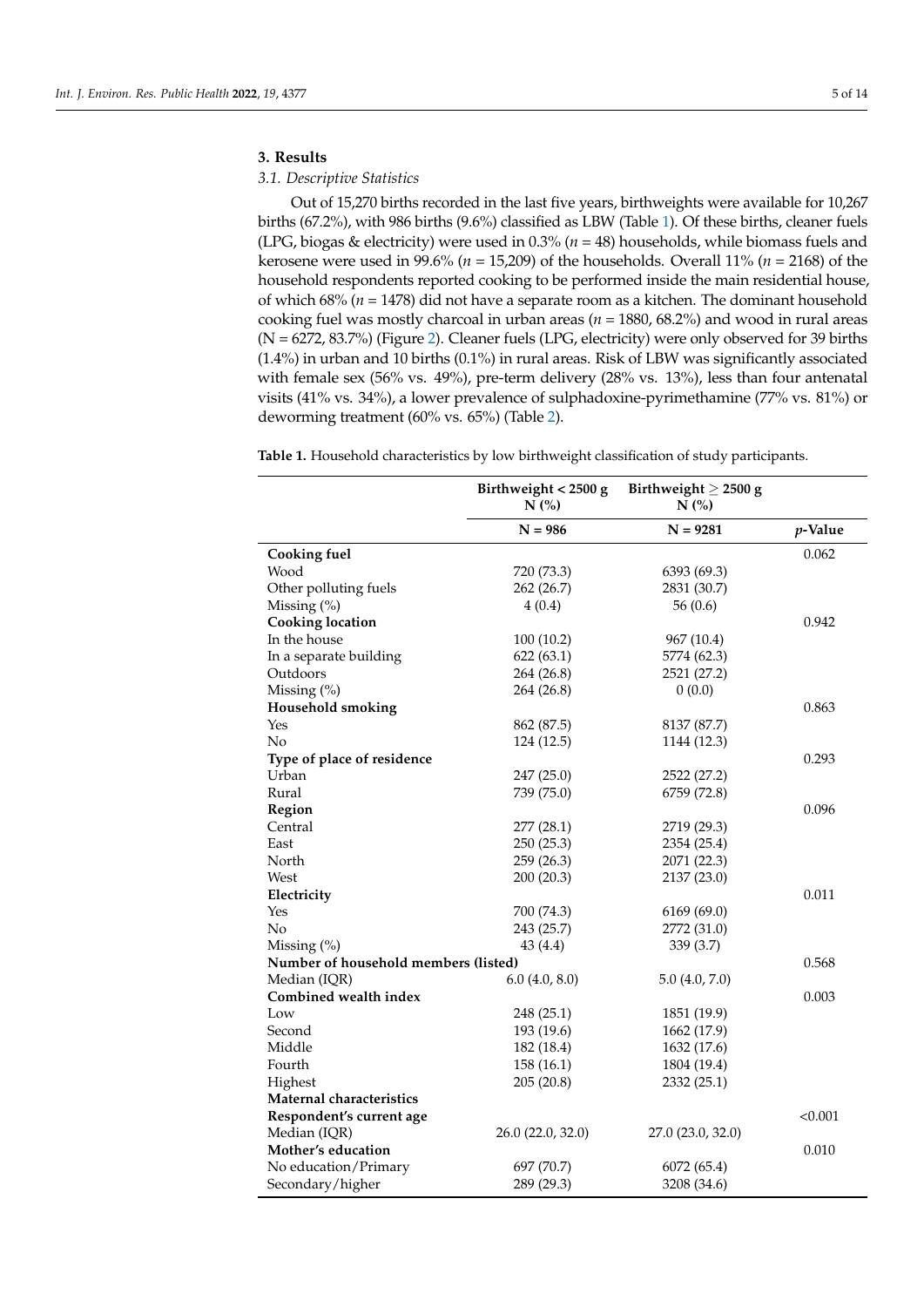| adie 1. C <i>oni.</i>  |                                |                                   |                 |
|------------------------|--------------------------------|-----------------------------------|-----------------|
|                        | Birthweight $<$ 2500 g<br>N(%) | Birthweight $\geq$ 2500 g<br>N(%) |                 |
|                        | $N = 986$                      | $N = 9281$                        | <i>p</i> -Value |
| Mother's BMI $(kg/m2)$ |                                |                                   | 0.223           |
| < 18.5                 | 19(6.2)                        | 253(8.3)                          |                 |

296 (93.8) 2795 (91.7)<br>670 (68.0) 6233 (67.2)

**Table 1.** *Cont.*

Missing  $(\%)$ 

<span id="page-6-0"></span>Footnotes: IQR = Inter quartile range.



 $\leq$ 18.5  $\geq$ 19 (6.2) 253 (8.3)<br> $\geq$ 18.5 296 (93.8) 2795 (91.7

**Figure 2.** Description of cooking fuel use in rural and urban settings. Other biomass and kerosene = kerosene, charcoal, straw/shrubs/grass, agricultural crop, animal dung.

| Variable              | Birthweight $<$ 2500 g<br>N(% | Birthweight $\geq$ 2500 g<br>$N$ (%) |                 |
|-----------------------|-------------------------------|--------------------------------------|-----------------|
|                       | $N = 986$                     | $N = 9281$                           | <i>p</i> -Value |
| Parity                |                               |                                      | 0.327           |
| Once                  | 170 (17.2)                    | 1466 (15.8)                          |                 |
| More than once        | 816 (82.8)                    | 7814 (84.2)                          |                 |
| Birth order number    |                               |                                      |                 |
| Median (IQR)          | 2.0(1.0, 5.0)                 | 3.0(2.0, 5.0)                        |                 |
| Sex of child          |                               |                                      | < 0.001         |
| Male                  | 438 (44.4)                    | 4761 (51.3)                          |                 |
| Female                | 548 (55.6)                    | 4520 (48.7)                          |                 |
| <b>Birth Interval</b> |                               |                                      | 0.576           |
| $<$ 24 months         | 824 (83.5)                    | 7681 (82.8)                          |                 |
| $>24$ months          | 162(16.5)                     | 1599 (17.2)                          |                 |
| Duration of pregnancy |                               |                                      | < 0.001         |
| Pre-term              | 274 (27.8)                    | 1184 (12.8)                          |                 |
| Term                  | 711 (72.2)                    | 8097 (87.2)                          |                 |

<span id="page-6-1"></span>**Table 2.** Birth characteristics by low birthweight classification of study participants.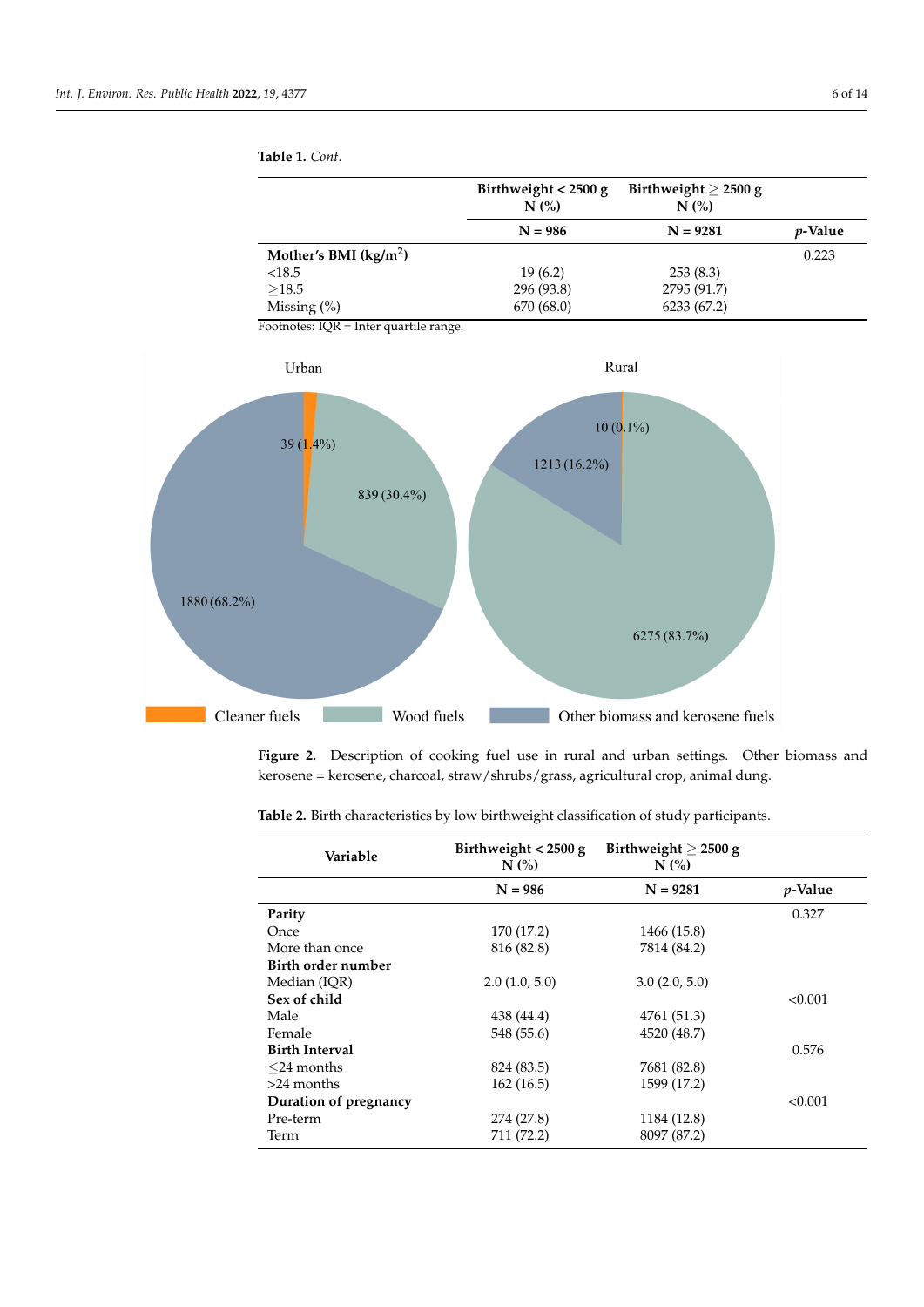| $N = 986$<br>$N = 9281$<br>Timing of first ANC visits<br><5 months gestation<br>387 (65.1)<br>3896 (60.8)<br>$\geq$ 5 months gestation<br>207 (34.9)<br>2509 (39.2)<br>Missing (%)<br>391 (39.7)<br>2875 (31.0)<br><b>Number of ANC visits</b><br>252 (41.4)<br>2206 (34.3)<br>$<$ 4<br>357 (58.6)<br>4225 (65.7)<br>>4<br>2849 (30.7) |                 |
|----------------------------------------------------------------------------------------------------------------------------------------------------------------------------------------------------------------------------------------------------------------------------------------------------------------------------------------|-----------------|
|                                                                                                                                                                                                                                                                                                                                        | <i>p</i> -Value |
|                                                                                                                                                                                                                                                                                                                                        | 0.066           |
|                                                                                                                                                                                                                                                                                                                                        |                 |
|                                                                                                                                                                                                                                                                                                                                        |                 |
|                                                                                                                                                                                                                                                                                                                                        |                 |
|                                                                                                                                                                                                                                                                                                                                        | 0.003           |
|                                                                                                                                                                                                                                                                                                                                        |                 |
|                                                                                                                                                                                                                                                                                                                                        |                 |
| Missing (%)<br>377 (38.3)                                                                                                                                                                                                                                                                                                              |                 |
| Place of delivery                                                                                                                                                                                                                                                                                                                      | 0.131           |
| Health facility<br>906 (92.5)<br>8655 (93.9)                                                                                                                                                                                                                                                                                           |                 |
| Home<br>73 (7.5)<br>561 (6.1)                                                                                                                                                                                                                                                                                                          |                 |
| Missing (%)<br>7(0.7)<br>64 (0.7)                                                                                                                                                                                                                                                                                                      |                 |
| Delivery by caesarean section                                                                                                                                                                                                                                                                                                          | 0.763           |
| No<br>895 (91.4)<br>8479 (91.8)                                                                                                                                                                                                                                                                                                        |                 |
| Yes<br>84 (8.6)<br>760 (8.2)                                                                                                                                                                                                                                                                                                           |                 |
| Missing (%)<br>7(0.7)<br>42(0.4)                                                                                                                                                                                                                                                                                                       |                 |
| Iron supplementation                                                                                                                                                                                                                                                                                                                   | 0.131           |
| 66 (10.8)<br>562 (8.7)<br>No                                                                                                                                                                                                                                                                                                           |                 |
| Yes<br>545 (89.2)<br>5906 (91.3)                                                                                                                                                                                                                                                                                                       |                 |
| Missing (%)<br>375 (38.0)<br>2812 (30.3)                                                                                                                                                                                                                                                                                               |                 |
| Sulphadoxine-pyrimethamine                                                                                                                                                                                                                                                                                                             | 0.014           |
| Yes<br>467 (76.8)<br>5251 (81.4)                                                                                                                                                                                                                                                                                                       |                 |
| No<br>141 (23.2)<br>1199 (18.6)                                                                                                                                                                                                                                                                                                        |                 |
| Missing (%)<br>378 (38.4)<br>2831 (30.5)                                                                                                                                                                                                                                                                                               |                 |
| Deworming                                                                                                                                                                                                                                                                                                                              | 0.021           |
| Yes<br>364 (59.7)<br>4179 (65.2)                                                                                                                                                                                                                                                                                                       |                 |
| No<br>246 (40.3)<br>2226 (34.8)                                                                                                                                                                                                                                                                                                        |                 |

**Table 2.** *Cont.*

#### *3.2. Association between Type of Biomass Cooking Fuels with LBW*

Missing (%) 376 (38.1) 2876 (31.0)

In the bivariate analysis, a borderline association was observed between LBW in households using wood cooking compared to other biomass fuels (OR: 0.82; 95% CI: 0.67–1.00) (Table [3\)](#page-8-0). However, after adjustment for socio-demographic and obstetric factors, the association was no longer significant (AOR: 0.94; 95% CI: 0.72–1.22). A number of the covariates were associated with LBW risk, including the size of household, where for every additional household member the odds ratio of LBW increased by 3% (AOR: 1.03; 95% CI: 1.00–1.07). Having a higher level of maternal education was associated with lower odds ratio of LBW in other polluting fuel-cooking (AOR: 0.80; 95% CI: 0.64–1.00) households compared to wood-cooking households, as was being female (AOR: 1.32; 95% CI: 1.13–1.55) compared to being male. Pregnancies that lasted longer than 37 weeks were also associated with lower odds of LBW (AOR: 0.39; 95% CI: 0.31–0.49) compared to pregnancies that were less than 37 weeks gestation. Likewise, the fourth highest wealth index was associated with lower odds of LBW compared to the lowest wealth index (AOR: 0.69; 95% CI: 0.5–0.96)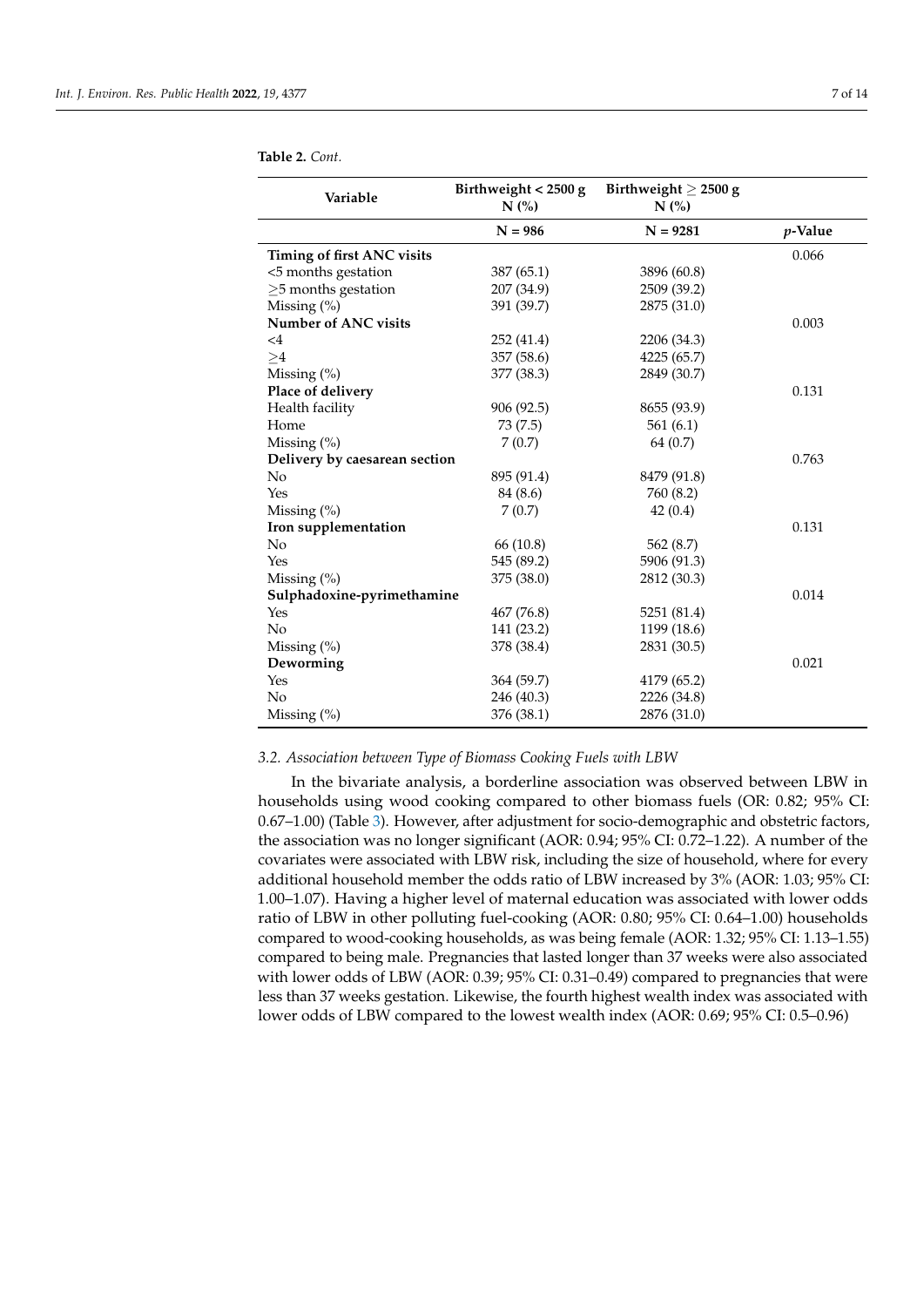|                                      | <b>UOR</b>   | <b>Unadjusted Analysis</b><br>95% CI | <i>p</i> -Value              | <b>AOR</b>   | Adjusted Analysis ( $N = 9863$ )<br>95% CI | <i>p</i> -Value |
|--------------------------------------|--------------|--------------------------------------|------------------------------|--------------|--------------------------------------------|-----------------|
| Household<br>Characteristics         |              |                                      |                              |              |                                            |                 |
| Cooking fuel                         |              |                                      |                              |              |                                            |                 |
| Wood                                 | Ref.         |                                      |                              | Ref.         |                                            |                 |
| Other polluting fuels                | 0.82         | (0.67, 1.00)                         | 0.053                        | 0.94         | (0.72, 1.22)                               | 0.646           |
| <b>Cooking location</b>              |              |                                      |                              |              |                                            |                 |
| In the house                         | Ref.         |                                      |                              | Ref.         |                                            |                 |
| In a separate building<br>Outdoors   | 1.04         | (0.75, 1.43)                         | 0.818                        | 0.99         | (0.71, 1.36)                               | 0.928           |
| <b>Household smoking</b>             | 1.01         | (0.71, 1.43)                         | 0.959                        | 0.94         | (0.67, 1.30)                               | 0.691           |
| Yes                                  | Ref.         |                                      |                              | Ref.         |                                            |                 |
| No                                   | 1.02         | (0.82, 1.27)                         | 0.863                        | 0.92         | (0.73, 1.15)                               | 0.470           |
| Type of place of residence           |              |                                      |                              |              |                                            |                 |
| Urban                                | Ref.         |                                      |                              |              |                                            |                 |
| Rural                                | 1.12         | (0.91, 1.37)                         | 0.294                        | 0.90         | (0.70, 1.15)                               | 0.400           |
| Region                               |              |                                      |                              |              |                                            |                 |
| Central                              | Ref.         |                                      |                              | Ref.         |                                            |                 |
| East                                 | 1.04         | (0.83, 1.30)                         | 0.726                        | 0.76         | (0.59, 0.98)                               | 0.035           |
| North                                | 1.23         | (0.98, 1.54)                         | 0.076                        | 0.75         | (0.57, 0.99)                               | 0.042           |
| West                                 | 0.92         | (0.71, 1.19)                         | 0.525                        | 0.82         | (0.62, 1.06)                               | 0.134           |
| Electricity                          |              |                                      |                              |              |                                            |                 |
| Yes<br>No                            | Ref.<br>1.30 | (1.06, 1.58)                         | 0.011                        | Ref.<br>0.94 |                                            | 0.655           |
| Number of household members (listed) |              |                                      |                              |              | (0.73, 1.22)                               |                 |
|                                      | 1.01         | (0.99, 1.04)                         | 0.418                        | 1.03         | (1.00, 1.07)                               | 0.027           |
| Combined wealth index                |              |                                      |                              |              |                                            |                 |
| Low                                  | Ref.         |                                      |                              | Ref.         |                                            |                 |
| Second                               | 0.87         | (0.70, 1.08)                         | 0.214                        | 0.92         | (0.71, 1.18)                               | 0.500           |
| Middle                               | 0.83         | (0.66, 1.04)                         | 0.108                        | 0.89         | (0.67, 1.19)                               | 0.435           |
| Fourth                               | 0.66         | (0.51, 0.84)                         | 0.001                        | 0.69         | (0.50, 0.96)                               | 0.027           |
| Highest                              | 0.66         | (0.50, 0.85)                         | 0.002                        | 0.73         | (0.50, 1.08)                               | 0.120           |
|                                      |              |                                      | Maternal characteristics     |              |                                            |                 |
| Respondent's current age             |              |                                      |                              |              |                                            |                 |
|                                      | 0.98         | (0.97, 0.99)                         | 0.001                        | 0.99         | (0.97, 1.01)                               | 0.403           |
| Mother's education                   |              |                                      |                              |              |                                            |                 |
| No education/Primary                 | Ref.         |                                      |                              | Ref.         |                                            |                 |
| only                                 |              |                                      |                              |              |                                            |                 |
| Secondary                            | 0.78         | (0.65, 0.94)                         | 0.010                        | $0.80\,$     | (0.64, 1.00)                               | 0.050           |
| only/higher                          |              |                                      |                              |              |                                            |                 |
| Mother's BMI                         |              |                                      |                              |              |                                            |                 |
| (Kg/m <sup>2</sup> )<br>< 18.5       | Ref.         |                                      |                              |              |                                            |                 |
| >18.5                                | 1.37         | (0.82, 2.29)                         | 0.225                        |              |                                            |                 |
|                                      |              |                                      | <b>Birth characteristics</b> |              |                                            |                 |
|                                      |              |                                      |                              |              |                                            |                 |
| Parity<br>Once                       | Ref.         |                                      |                              | Ref.         |                                            |                 |
| More than once                       | 0.90         | (0.73, 1.11)                         | 0.327                        | 1.18         | (0.89, 1.55)                               | 0.249           |
| Birth order number                   |              |                                      |                              |              |                                            |                 |
|                                      | 0.95         | (0.92, 0.99)                         | 0.008                        | 0.96         | (0.90, 1.02)                               | 0.164           |
| Sex of child                         |              |                                      |                              |              |                                            |                 |
| Male                                 | Ref.         |                                      |                              | Ref.         |                                            |                 |
| Female                               | 1.32         | (1.13, 1.53)                         | < 0.001                      | 1.32         | (1.13, 1.55)                               | 0.001           |
| <b>Birth Interval</b>                |              |                                      |                              |              |                                            |                 |
| $<$ 24 months                        | Ref.         |                                      |                              | Ref.         |                                            |                 |
| >24 months                           | 0.95         | (0.78, 1.15)                         | 0.576                        | 0.95         | (0.77, 1.16)                               | 0.597           |
| Duration of pregnancy                |              |                                      |                              |              |                                            |                 |
| Pre-term                             | Ref.         |                                      |                              | Ref.         |                                            |                 |
| term<br>Timing of ANC first visits   | 0.38         | (0.31, 0.46)                         | < 0.001                      | 0.39         | (0.31, 0.49)                               | < 0.001         |
| <5 months gestation                  | Ref.         |                                      |                              |              |                                            |                 |
| $\geq$ 5 months gestation            | 0.83         | (0.68, 1.01)                         | 0.066                        |              |                                            |                 |
|                                      |              |                                      |                              |              |                                            |                 |

<span id="page-8-0"></span>**Table 3.** Unadjusted and adjusted analysis for the association between LBW and type of biomass cooking fuel.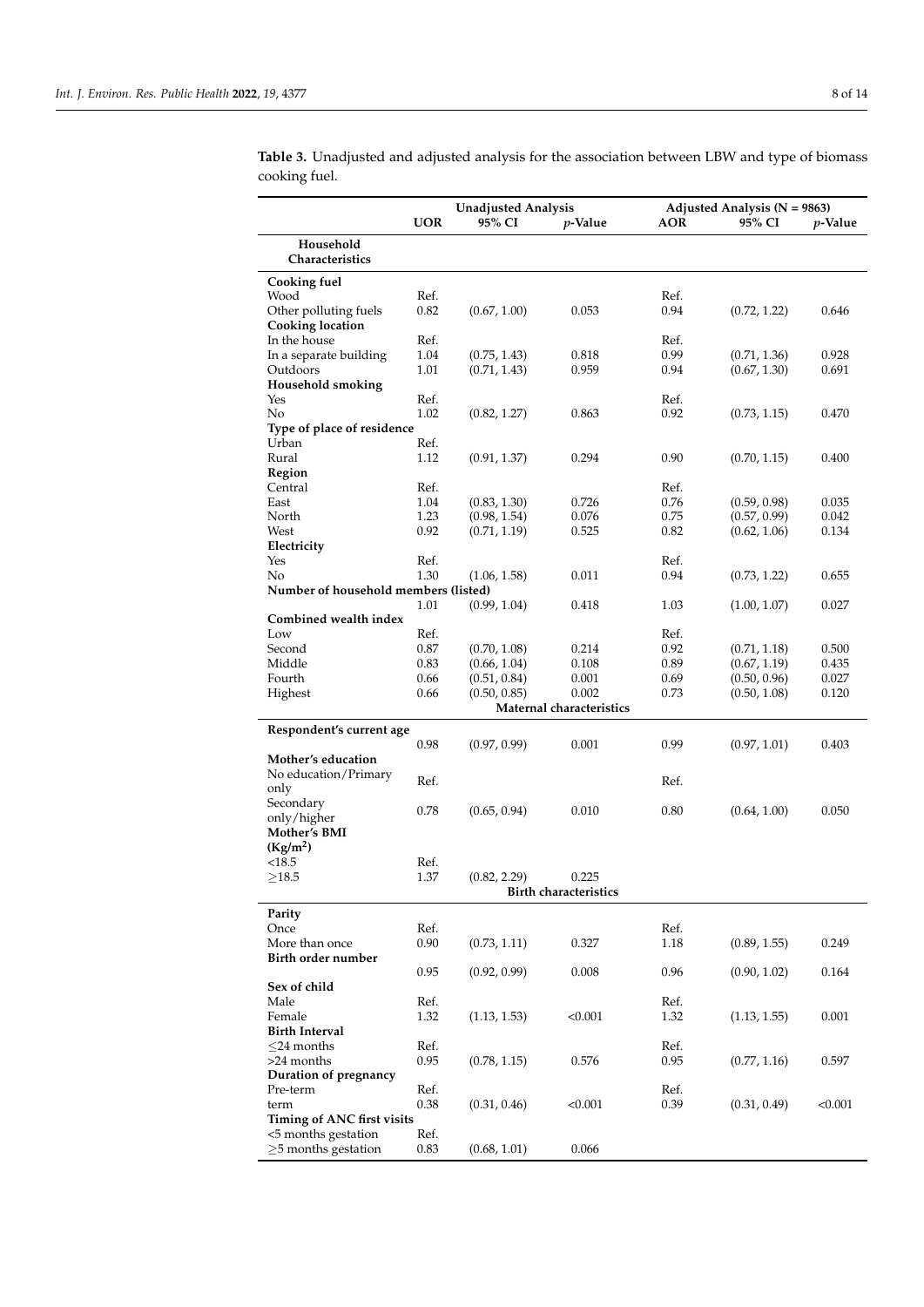|                               | <b>Unadjusted Analysis</b> |              | Adjusted Analysis ( $N = 9863$ ) |            |              |                 |
|-------------------------------|----------------------------|--------------|----------------------------------|------------|--------------|-----------------|
|                               | <b>UOR</b>                 | 95% CI       | <i>p</i> -Value                  | <b>AOR</b> | 95% CI       | <i>p</i> -Value |
| Number of ANC visits          |                            |              |                                  |            |              |                 |
| $<4$ times                    | Ref.                       |              |                                  |            |              |                 |
| $>4$ times                    | 0.74                       | (0.61, 0.90) | 0.003                            |            |              |                 |
| Place of delivery             |                            |              |                                  |            |              |                 |
| Health facility               | Ref.                       |              |                                  | Ref.       |              |                 |
| Home                          | 1.25                       | (0.94, 1.67) | 0.131                            | 1.21       | (0.90, 1.62) | 0.211           |
| Delivery by caesarean section |                            |              |                                  |            |              |                 |
| No                            | Ref.                       |              |                                  | Ref.       |              |                 |
| Yes                           | 1.05                       | (0.78, 1.41) | 0.763                            | 1.16       | (0.87, 1.56) | 0.313           |
| Iron supplementation          |                            |              |                                  |            |              |                 |
| No                            | Ref.                       |              |                                  |            |              |                 |
| Yes                           | 0.78                       | (0.57, 1.08) | 0.132                            |            |              |                 |
| Sulphadoxine-                 |                            |              |                                  |            |              |                 |
| pyrimethamine                 |                            |              |                                  |            |              |                 |
| Yes                           | Ref.                       |              |                                  |            |              |                 |
| N <sub>o</sub>                | 1.32                       | (1.06, 1.65) | 0.014                            |            |              |                 |
| Deworming                     |                            |              |                                  |            |              |                 |
| Yes                           | Ref.                       |              |                                  |            |              |                 |
| No                            | 1.27                       | (1.04, 1.55) | 0.021                            |            |              |                 |

**Table 3.** *Cont.*

Footnotes: UOR = unadjusted odds ratio,  $AOR =$  adjusted odds ratio,  $95\%$  CI =  $95\%$  confidence interval, Ref = reference group.

#### *3.3. Sensitivity Analyses*

Place of residence, cooking location, and adjustment for maternal BMI in sensitivity analyses all had no observed association of LBW between births from wood cooking compared to other biomass cooking households (Table [4\)](#page-9-0). Birthweight was explored as a continuous variable, with births from other polluting fuels-cooking households having a 29.43 g higher (95% CI: −38.15, 76.01) birthweight compared to wood cooking, however, this was not statistically significant  $(p = 0.393)$ . In the sensitivity analyses, which included the addition of all available confounders including mothers BMI, the timing of ANC visit, and number of ANC visits, no significant association (AOR = 0.78 (95% CI: 0.46, 1.31) was found among households where wood compared to other biomass fuels were used.

<span id="page-9-0"></span>**Table 4.** Exploratory and sensitivity analysis.

|                                      | <b>AOR</b> | 95% CI            | <i>v</i> -Value |  |  |  |
|--------------------------------------|------------|-------------------|-----------------|--|--|--|
| Place of residence                   |            |                   |                 |  |  |  |
| Urban $(N = 2274)$                   | 1.09       | (0.65, 1.83)      | 0.745           |  |  |  |
| Rural ( $N = 7589$ )                 | 0.85       | (0.61, 1.18)      | 0.322           |  |  |  |
| <b>Cooking location</b>              |            |                   |                 |  |  |  |
| Indoor ( $N = 7190$ )                | 1.04       | (0.77, 1.42)      | 0.786           |  |  |  |
| Outdoor ( $N = 2682$ )               | 0.77       | (0.49, 1.19)      | 0.235           |  |  |  |
| Adjusting for normal maternal BMI    |            |                   |                 |  |  |  |
| $BMI \leq 18 (N = 2655)$             | 0.92       | (0.59, 1.44)      | 0.726           |  |  |  |
| Adjusting for all confounders        |            |                   |                 |  |  |  |
| $N = 2167$                           | 0.78       | (0.46, 1.31)      | 0.348           |  |  |  |
| Birthweight as a continuous variable |            |                   |                 |  |  |  |
| $N = 9863$                           | 29.43      | $(-38.15, 97.01)$ | 0.393           |  |  |  |

Footnotes: AOR = adjusted odds ratio, 95% CI = 95% confidence interval. Adjusted for cooking location, household smoking, type of place of residence, region, electricity, wealth index, respondents current age, mother's education, mothers BMI, parity, birth order, sex of child, birth interval, duration of pregnancy, the timing of ANC visit, number of ANC visits, place of delivery and mode of delivery.

#### **4. Discussion**

This population-based study of 15,270 live-births and a high response rate (97%) in Uganda was conducted to determine the association between wood compared to kerosene and other biomass cooking fuels with the risk of LBW. No evidence of an association was observed between the different types of biomass and kerosene fuels and risk of LBW (AOR: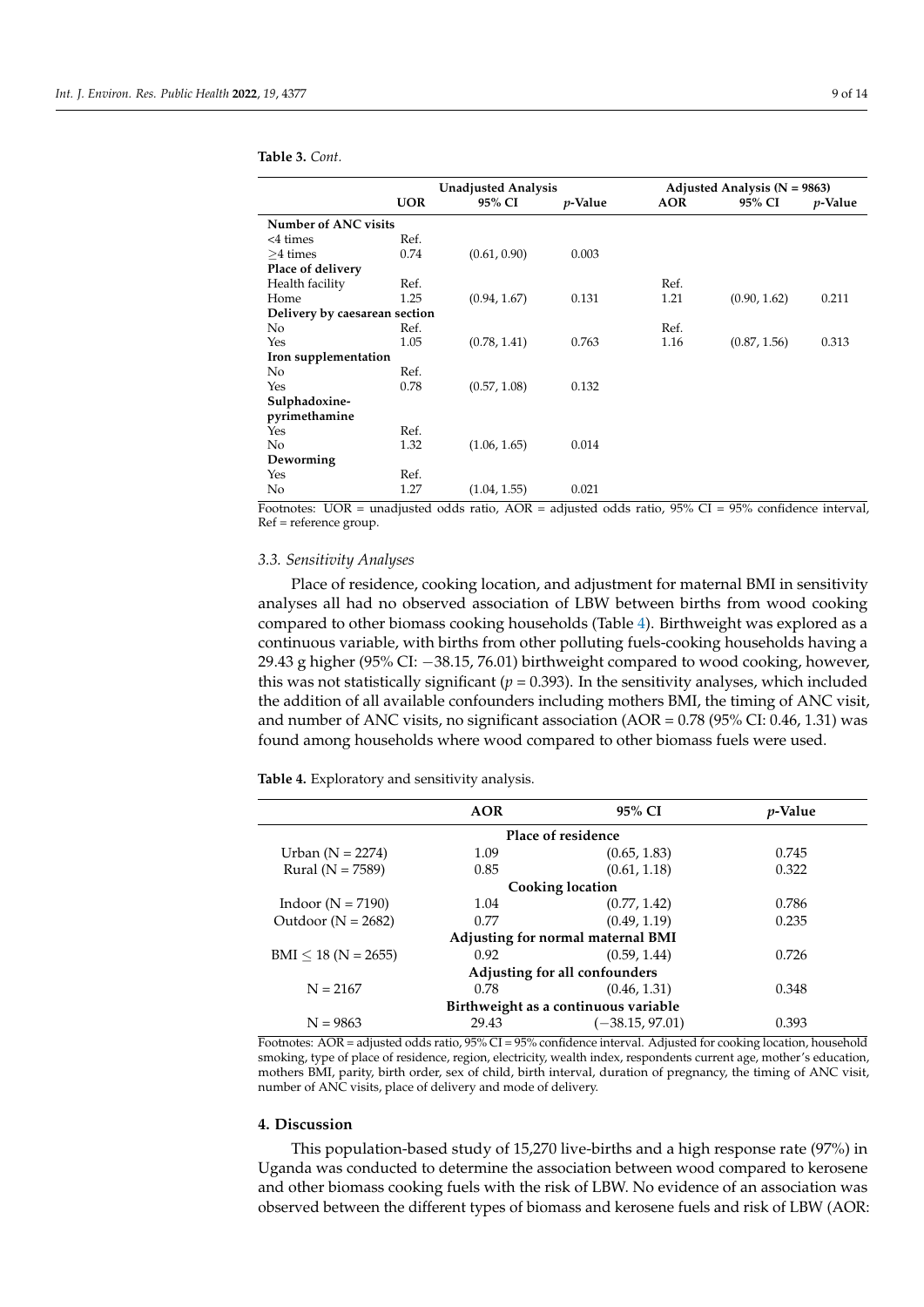0.94; 95% CI: 0.72, 1.22) after adjustment for confounding factors. In the sensitivity analyses which considered the associated effect of residence (rural, urban), cooking location (indoor, outdoor), maternal BMI, and birthweight as a continuous dependent variable with risk of LBW, findings similar to the main analyses were found.

LBW was observed to occur among almost 10% of all deliveries which, although lower than the 14% previous estimates for Sub-Saharan Africa [\[10\]](#page-12-9), reflects a major public health concern. LBW, which may partly result from HAP exposure, is one of the leading causes of neonatal mortality in developing countries [\[9\]](#page-12-8), which therefore calls for further research, innovations, and policies to reduce the health burden of LBW brought by use of biomass cooking fuels.

To the best of our knowledge, this was the first study in Uganda to determine the association between the different types of biomass fuels and LBW, a setting where biomass fuels were used by almost all (99.6%) of the population; limiting the possibility of comparing biomass fuels to cleaner fuels. The DHS collects robust, nationally representative data, however, there were a large (32.8%) number of missing birthweights recorded. However, 67.2% of birthweights were recorded totaling 15,270 live-births. Birthweights obtained by maternal recall may have been subject to recall bias, but this was reduced by limiting the data collection period to births within the last five years. Although there was no evidence of an effect in our study and the reference cooking fuel differs to that of other studies, they are similar to those obtained in single-country analyses investigating the difference between biomass and cleaner fuels in Malawi (AOR, 1.29 (95% CI: 0.34; 4.48) [\[18\]](#page-12-15)), Ethiopia (AOR, 1.3 (95% 0.9–1.9) [\[20\]](#page-12-22)), Nigeria (−0.09 (95% CI: −0.31, 0.10) [\[17\]](#page-12-14)), Bangladesh (AOR 0.96 (95% CI: 0.81–1.13) [\[46\]](#page-13-19)), and India (AOR: 1.07(95% CI: 0.94–1.22) [\[47\]](#page-13-20)). On the contrary, findings in this study were inconsistent with the population-based study from Zimbabwe which showed biomass fuel use was associated with a 175 g lower birthweight (95% CI: −300 to −50 g) [\[22\]](#page-12-18). While solid biomass fuels significantly increased the risk of LBW by 35% in a meta-analysis of 19 studies, the association was not significant for a sub-group analysis of studies from Africa [\[7\]](#page-12-6). Similarly, a systematic review of DHS studies found that two studies out of five from African countries (Malawi and Zimbabwe) cited no evidence of an association between biomass cooking fuels and LBW, which was consistent with findings in this study [\[48\]](#page-13-21). In African settings like Uganda where biomass cooking fuels are almost universally used and the consequent small proportion that use cleaner fuels, direct measures of exposure to HAP may be more suited to investigate the effect of HAP on maternal and child health.

There is evidence for the biological plausibility of LBW risk associated with in-utero HAP exposure including PM2.5, CO, and aromatic hydrocarbons [\[12](#page-12-11)[,49\]](#page-13-22). Increased risk of LBW has been observed among infants exposed to second-hand smoke and HAP exposure in animals [\[7,](#page-12-6)[12,](#page-12-11)[50\]](#page-13-23). Exposure to polluting fuels is proposed to cause LBW by reducing fetal growth [\[7,](#page-12-6)[49\]](#page-13-22). Reduced fetal growth occurs through impaired maternal lung function, fetal toxicity, endocrine disruption, pathological placental changes, oxidative processes, and reduced oxygen and micronutrients supply to the fetus [\[7](#page-12-6)[,12](#page-12-11)[,16](#page-12-23)[,49](#page-13-22)[,51\]](#page-13-24). The difference in pollutant levels between wood and other biomass may not differ or reduce enough to produce an effect, along with households often switching between biomass fuel types. In addition, the WHO has stated in the updated AQGs that there is no safe level of PM [\[2\]](#page-12-1) and levels of CO remain high [\[2\]](#page-12-1); therefore, barriers should be broken down to allow access to cleaner alternatives.

Charcoal was predominantly used in urban settings, and wood was mostly used in rural settings, but no difference in odds of LBW risk was observed between rural and urban areas. In settings where biomass fuels are mostly used and access to cleaner fuels remains limited, feasible mitigation measures should be promoted to reduce exposure to HAP among vulnerable women and children under five years of age [\[24\]](#page-12-21). The mitigation measures such as cooking outdoors, keeping children away from cooking places, opening doors and windows, improving housing and ventilation conditions, use of cured wood or charcoal, and building kitchens with chimneys might play a vital role in modifying fuel user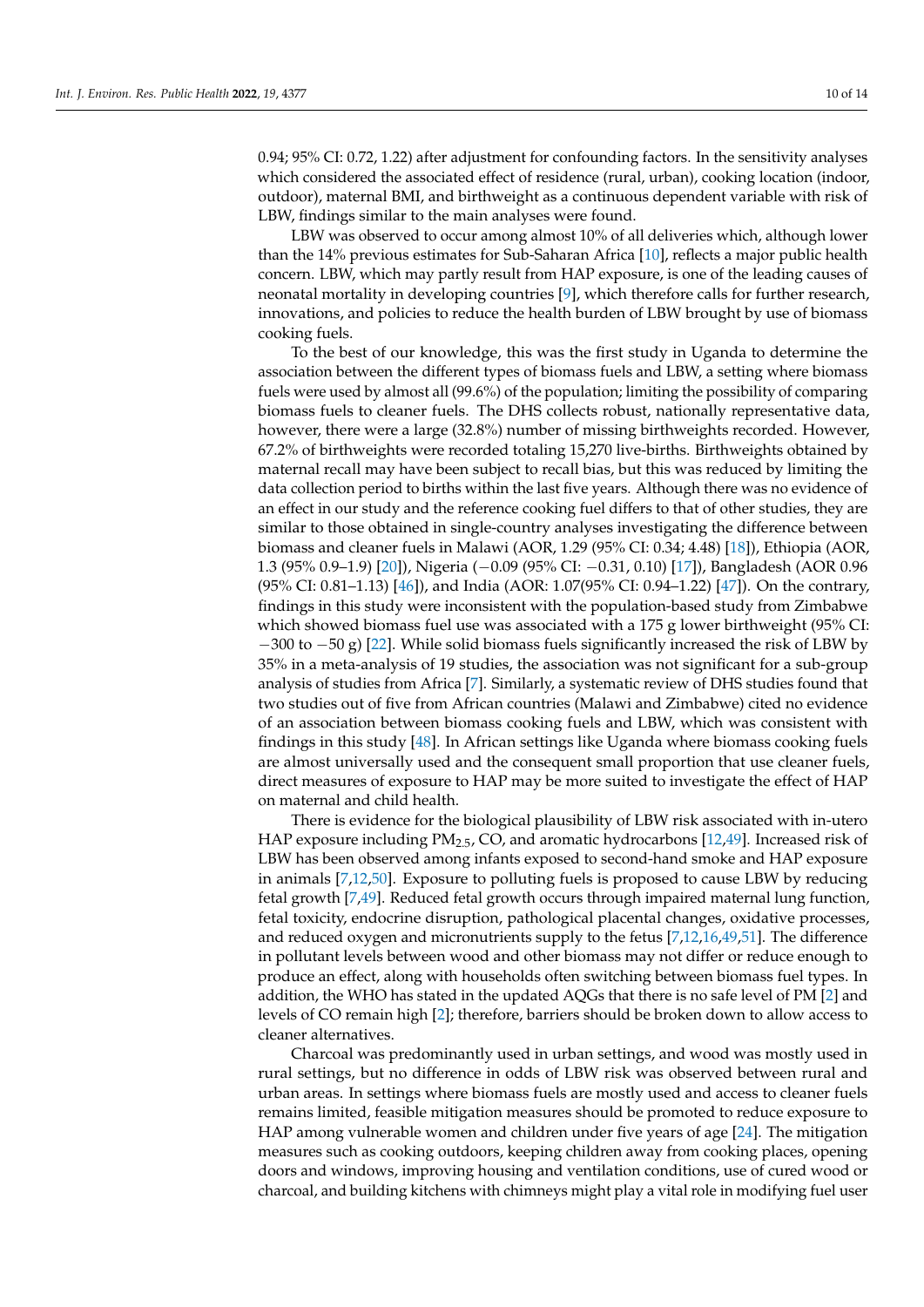behaviors, the environment, and the source of HAP [\[5,](#page-12-4)[52\]](#page-13-25). These addressable mitigation measures may not only reduce exposure to HAP but would also create awareness and facilitate uptake of long-term active measures such as scaling up the adoption of cleaner fuels [\[53\]](#page-13-26). In the long term, transitioning to cleaner fuels should be prioritized as the ultimate solution to reducing the impact of HAP.

Although improved cookstoves can still emit levels of  $PM_{2.5}$  and CO which exceed WHO-AQGs [\[54\]](#page-13-27), a reduced risk of LBW has been observed with the use of improved cookstoves compared to traditional stoves in a systematic review and meta-analysis [\[55\]](#page-14-0). Government can prioritize the adoption of improved cookstoves as the first step in transitioning to cleaner fuels [\[5\]](#page-12-4). The promotion of cleaner fuels requires government commitment, strong energy fuel policies, subsidies, and tax exemptions on modern fuels [\[5\]](#page-12-4). Programs should prioritize pregnant women to reduce the adverse effects of HAP on pregnancy [\[56\]](#page-14-1).

Proxy measures may be reliable and valid ways of estimating HAP exposure, however, the inability to use direct measures of HAP may have resulted in misclassification bias and inaccurate estimation of HAP. Further DHS data collection should endeavor to check birthweight against health card and capture use of secondary cooking fuels, stove type, alongside fuel and stove stacking practices [\[47\]](#page-13-20). Future studies should ideally use a direct measurement of personal exposure to HAP to investigate the association between biomass fuels and LBW. Direct measures of HAP would help determine an exposure-response relationship. Causality could not be determined in this study, therefore, robust study designs such as prospective cohort studies or if feasible, randomized controlled trials should be used to infer causality. We recommend exploration of other sources of HAP on LBW risk, including outdoor burning of garbage in the household including burning of solid biomass fuels and wastes from the roadsides and use of polluting fuels for lighting.

#### **5. Conclusions**

In this study, almost all (99.6%) study households in Uganda used biomass and kerosene fuels for domestic cooking, with LBW observed among 9.6% of singleton live births. After adjusting for household, maternal and demographic confounding factors, no evidence of an association was observed between risk of LBW and the use of wood fuel compared to other biomass or kerosene cooking fuels. Although previous evidence has indicated reduced risks of LBW with cleaner fuels, this requires further investigation, as the very low proportion of LPG, electricity or biogas use meant a comparison of risks associated with biomass fuels could not be undertaken in this present study. Achieving energy policy targets for adoption of cleaner fuels by 2040 in Uganda remains a key policy priority given the existing high reliance upon polluting biomass fuels. Public health initiatives to reduce LBW prevalence should seek to reduce socio-economic inequity and increase levels of female education in this context.

**Author Contributions:** Conceptualization, J.E., K.E.W. and G.N.T.; methodology, J.E., K.E.W. and G.N.T.; formal analysis, J.E. and K.E.W.; writing—original draft preparation, J.E.; writing—review and editing, K.E.W., S.E.B. and G.N.T.; supervision, K.E.W. and G.N.T. All authors have read and agreed to the published version of the manuscript.

**Funding:** This research received no external funding.

**Institutional Review Board Statement:** Not applicable.

**Informed Consent Statement:** Not applicable.

**Data Availability Statement:** The data presented in this study are available on request from the corresponding author.

**Acknowledgments:** We are grateful to Demographic and Health Surveys for granting access to the UDHS data. We are grateful to Raoul Reulen and Gavin Rudge for their review comments during the development of the protocol and thesis.

**Conflicts of Interest:** The authors declare no conflict of interest.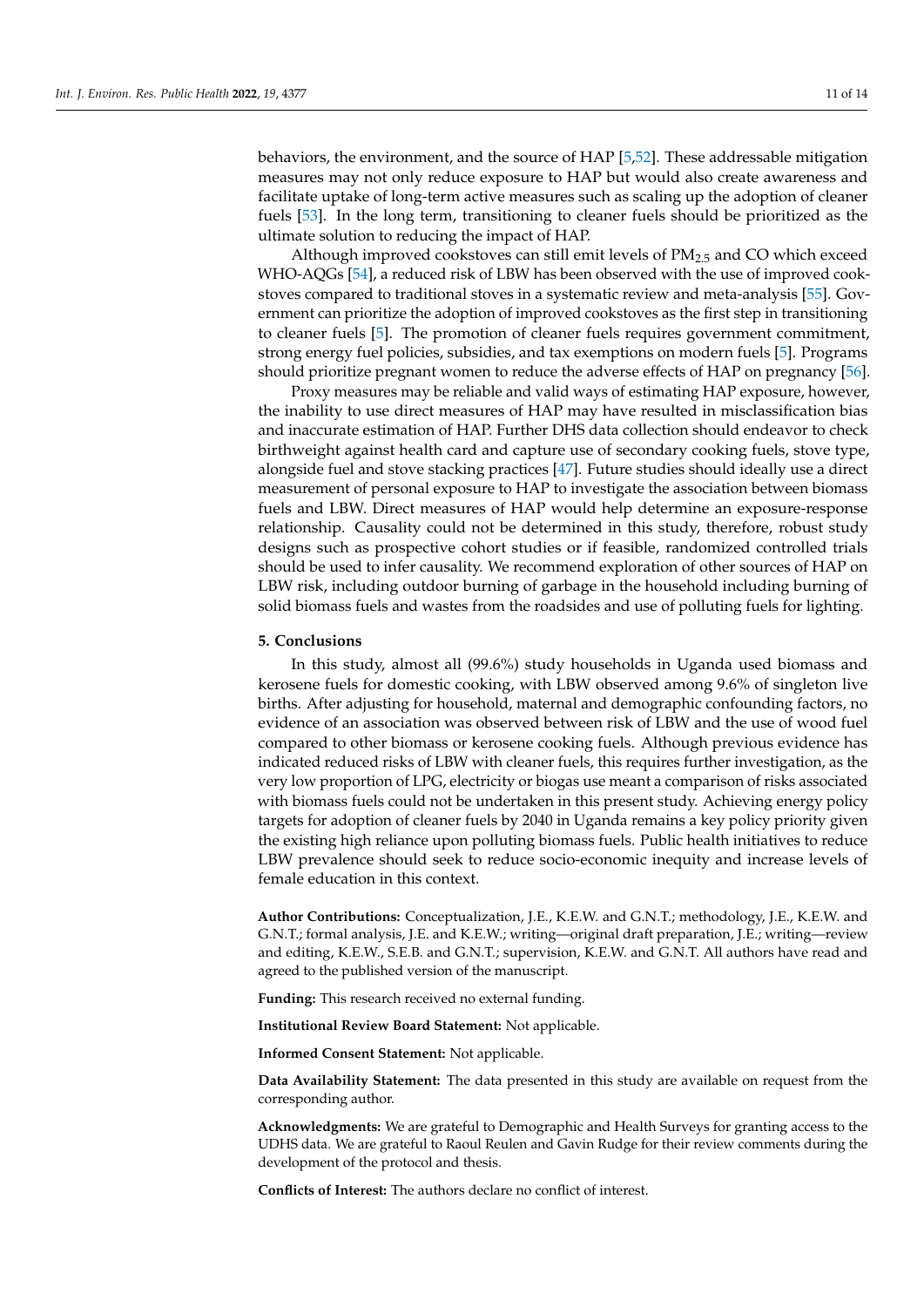#### **References**

- <span id="page-12-0"></span>1. Stoner, O.; Lewis, J.; Martínez, I.L.; Gumy, S.; Economou, T.; Adair-Rohani, H. Household cooking fuel estimates at global and country level for 1990 to 2030. *Nat. Commun.* **2021**, *12*, 5793. [\[CrossRef\]](http://doi.org/10.1038/s41467-021-26036-x) [\[PubMed\]](http://www.ncbi.nlm.nih.gov/pubmed/34608147)
- <span id="page-12-1"></span>2. WHO. Particulate matter (PM2.5 and PM10), ozone, nitrogen dioxide, sulfur dioxide and carbon monoxide. In *WHO Global Air Quality Guidelines*; World Health Organization: Geneva, Switzerland, 2021.
- <span id="page-12-2"></span>3. Smith, K.R.; Bruce, N.; Balakrishnan, K.; Adair-Rohani, H.; Balmes, J.; Chafe, Z.; Dherani, M.; Hosgood, H.D.; Mehta, S.; Pope, D. Millions dead: How do we know and what does it mean? Methods used in the comparative risk assessment of household air pollution. *Annu. Rev. Public Health* **2014**, *35*, 185–206. [\[CrossRef\]](http://doi.org/10.1146/annurev-publhealth-032013-182356) [\[PubMed\]](http://www.ncbi.nlm.nih.gov/pubmed/24641558)
- <span id="page-12-3"></span>4. Lee, K.K.; Bing, R.; Kiang, J.; Bashir, S.; Spath, N.; Stelzle, D.; Mortimer, K.; Bularga, A.; Doudesis, D.; Joshi, S.S. Adverse health effects associated with household air pollution: A systematic review, meta-analysis, and burden estimation study. *Lancet Glob. Health* **2020**, *8*, e1427–e1434. [\[CrossRef\]](http://doi.org/10.1016/S2214-109X(20)30343-0)
- <span id="page-12-4"></span>5. Avis, W.M.S.; Singh, A. Air Pollution Exposure in Low Income Households in Kampala. ASAP East Africa Vulnerability Scoping Study No. 6. University of Birmingham: Birmingham, UK, 2018. Available online: <https://assets.publishing.service.gov.uk> (accessed on 11 February 2022).
- <span id="page-12-5"></span>6. Okello, G.; Devereux, G.; Semple, S. Women and girls in resource poor countries experience much greater exposure to household air pollutants than men: Results from Uganda and Ethiopia. *Environ. Int.* **2018**, *119*, 429–437. [\[CrossRef\]](http://doi.org/10.1016/j.envint.2018.07.002) [\[PubMed\]](http://www.ncbi.nlm.nih.gov/pubmed/30029097)
- <span id="page-12-6"></span>7. Amegah, A.K.; Quansah, R.; Jaakkola, J.J. Household air pollution from solid fuel use and risk of adverse pregnancy outcomes: A systematic review and meta-analysis of the empirical evidence. *PLoS ONE* **2014**, *9*, e113920. [\[CrossRef\]](http://doi.org/10.1371/journal.pone.0113920)
- <span id="page-12-7"></span>8. Younger, A.; Alkon, A.; Harknett, K.; Louis, R.J.; Thompson, L.M. Adverse birth outcomes associated with household air pollution from unclean cooking fuels in low-and middle-income countries: A systematic review. *Environ. Res.* **2021**, *204*, 112274. [\[CrossRef\]](http://doi.org/10.1016/j.envres.2021.112274) [\[PubMed\]](http://www.ncbi.nlm.nih.gov/pubmed/34710435)
- <span id="page-12-8"></span>9. Oza, S.; Lawn, J.E.; Hogan, D.R.; Mathers, C.; Cousens, S.N. Neonatal cause-of-death estimates for the early and late neonatal periods for 194 countries: 2000–2013. *Bull. World Health Organ.* **2014**, *93*, 19–28. [\[CrossRef\]](http://doi.org/10.2471/BLT.14.139790)
- <span id="page-12-9"></span>10. Blencowe, H.; Krasevec, J.; De Onis, M.; Black, R.E.; An, X.; Stevens, G.A.; Borghi, E.; Hayashi, C.; Estevez, D.; Cegolon, L. National, regional, and worldwide estimates of low birthweight in 2015, with trends from 2000: A systematic analysis. *Lancet Glob. Health* **2019**, *7*, e849–e860. [\[CrossRef\]](http://doi.org/10.1016/S2214-109X(18)30565-5)
- <span id="page-12-10"></span>11. Misra, P.; Srivastava, R.; Krishnan, A.; Sreenivaas, V.; Pandav, C.S. Indoor air pollution-related acute lower respiratory infections and low birthweight: A systematic review. *J. Trop. Pediatrics* **2012**, *58*, 457–466. [\[CrossRef\]](http://doi.org/10.1093/tropej/fms017)
- <span id="page-12-11"></span>12. Pope, D.P.; Mishra, V.; Thompson, L.; Siddiqui, A.R.; Rehfuess, E.A.; Weber, M.; Bruce, N.G. Risk of low birth weight and stillbirth associated with indoor air pollution from solid fuel use in developing countries. *Epidemiol. Rev. Environ. Health Perspect.* **2010**, *32*, 70–81. [\[CrossRef\]](http://doi.org/10.1093/epirev/mxq005)
- <span id="page-12-12"></span>13. Amegah, A.K.; Jaakkola, J.J.; Quansah, R.; Norgbe, G.K.; Dzodzomenyo, M. Cooking fuel choices and garbage burning practices as determinants of birth weight: A cross-sectional study in Accra, Ghana. *J. Environ. Health* **2012**, *11*, 78. [\[CrossRef\]](http://doi.org/10.1186/1476-069X-11-78)
- <span id="page-12-13"></span>14. Adeyemi, R.A.; Zewotir, T.; Ramroop, S. Semiparametric multinomial ordinal model to analyze spatial patterns of child birth weight in Nigeria. *Int. J. Environ. Res. Public Health* **2016**, *13*, 1145. [\[CrossRef\]](http://doi.org/10.3390/ijerph13111145) [\[PubMed\]](http://www.ncbi.nlm.nih.gov/pubmed/27869653)
- <span id="page-12-19"></span>15. Alexander, D.A.; Northcross, A.; Karrison, T.; Morhasson-Bello, O.; Wilson, N.; Atalabi, O.M.; Dutta, A.; Adu, D.; Ibigbami, T.; Olamijulo, J. Pregnancy outcomes and ethanol cook stove intervention: A randomized-controlled trial in Ibadan, Nigeria. *Environ. Int.* **2018**, *111*, 152–163. [\[CrossRef\]](http://doi.org/10.1016/j.envint.2017.11.021)
- <span id="page-12-23"></span>16. Arinola, G.O.; Dutta, A.; Oluwole, O.; Olopade, C.O. Household air pollution, levels of micronutrients and heavy metals in cord and maternal blood, and pregnancy outcomes. *Int. J. Environ. Res. Public Health Engl.* **2018**, *15*, 2891. [\[CrossRef\]](http://doi.org/10.3390/ijerph15122891) [\[PubMed\]](http://www.ncbi.nlm.nih.gov/pubmed/30562990)
- <span id="page-12-14"></span>17. Roberman, J.; Emeto, T.I.; Adegboye, O.A. Adverse birth outcomes due to exposure to household air pollution from unclean cooking fuel among women of reproductive age in Nigeria. *Int. J. Environ. Res. Public Health* **2021**, *18*, 634. [\[CrossRef\]](http://doi.org/10.3390/ijerph18020634) [\[PubMed\]](http://www.ncbi.nlm.nih.gov/pubmed/33451100)
- <span id="page-12-15"></span>18. Milanzi, E.B.; Namacha, N.M. Maternal biomass smoke exposure and birth weight in Malawi: Analysis of data from the 2010 Malawi Demographic and Health Survey. *Malawi Med. J.* **2017**, *29*, 160–165. [\[CrossRef\]](http://doi.org/10.4314/mmj.v29i2.16)
- <span id="page-12-16"></span>19. Admasie, A.; Kumie, A.; Worku, A. Association of household fuel type, kitchen characteristics and house structure with child size at birth in Wolaita Sodo, Southern Ethiopia. *Open Public Health J.* **2018**, *11*, 298–308. [\[CrossRef\]](http://doi.org/10.2174/1874944501811010298)
- <span id="page-12-22"></span>20. Kanno, G.G.; Anbesse, A.T.; Shaka, M.F.; Legesse, M.T.; Andarge, S.D. Investigating the effect of biomass fuel use and kitchen location on maternal report of birth size: A Cross-Sectional Analysis of 2016 Ethiopian Demographic Health Survey data. *Public Health Pract.* **2021**, *2*, 100211. [\[CrossRef\]](http://doi.org/10.1016/j.puhip.2021.100211)
- <span id="page-12-17"></span>21. Demelash, H.; Motbainor, A.; Nigatu, D.; Gashaw, K.; Melese, A. Risk factors for low birth weight in Bale zone hospitals, South-East Ethiopia: A case–control study. *BMC Pregnancy Childbirth* **2015**, *15*, 264. [\[CrossRef\]](http://doi.org/10.1186/s12884-015-0677-y) [\[PubMed\]](http://www.ncbi.nlm.nih.gov/pubmed/26463177)
- <span id="page-12-18"></span>22. Mishra, V.; Dai, X.; Smith, K.R.; Mika, L. Maternal exposure to biomass smoke and reduced birth weight in Zimbabwe. *Ann. Epidemiol.* **2004**, *14*, 740–747. [\[CrossRef\]](http://doi.org/10.1016/j.annepidem.2004.01.009)
- <span id="page-12-20"></span>23. Weber, E.; Adu-Bonsaffoh, K.; Vermeulen, R.; Klipstein-Grobusch, K.; Grobbee, D.E.; Browne, J.L.; Downward, G.S. Household fuel use and adverse pregnancy outcomes in a Ghanaian cohort study. *J. Reprod. Health* **2020**, *17*, 29. [\[CrossRef\]](http://doi.org/10.1186/s12978-020-0878-3) [\[PubMed\]](http://www.ncbi.nlm.nih.gov/pubmed/32087720)
- <span id="page-12-21"></span>24. Woolley, K.E.; Bagambe, T.; Singh, A.; Avis, W.R.; Kabera, T.; Weldetinsae, A.; Mariga, S.T.; Kirenga, B.; Pope, F.D.; Thomas, G.N. Investigating the association between wood and charcoal domestic cooking, respiratory symptoms and acute respiratory infections among children aged under 5 Years in Uganda: A Cross-sectional analysis of the 2016 Demographic and Health Survey. *Int. J. Environ. Res. Public Health* **2020**, *17*, 3974. [\[CrossRef\]](http://doi.org/10.3390/ijerph17113974)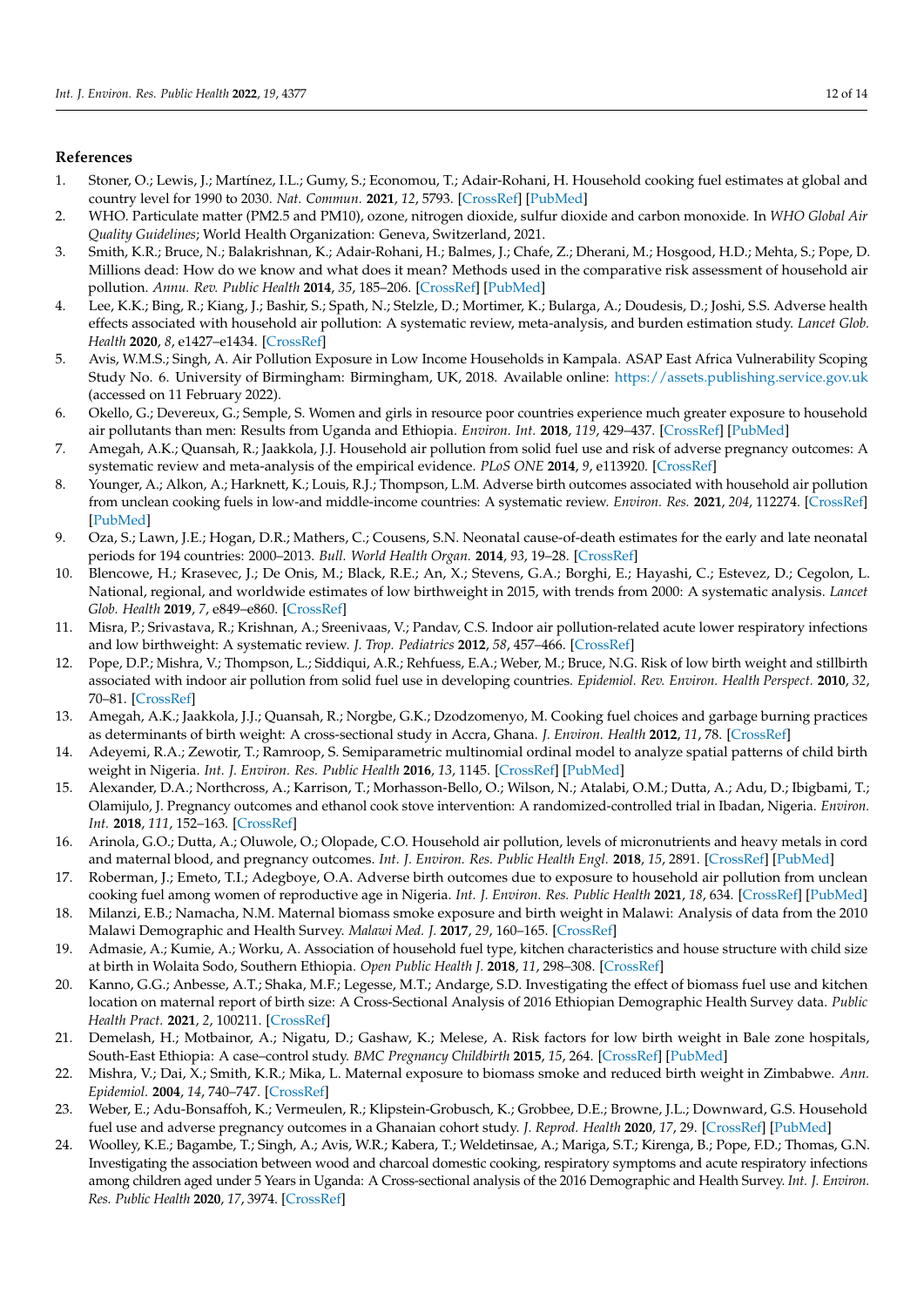- 25. Coker, E.; Katamba, A.; Kizito, S.; Eskenazi, B.; Davis, J.L. Household air pollution profiles associated with persistent childhood cough in urban Uganda. *Environ. Int.* **2020**, *136*, 105471. [\[CrossRef\]](http://doi.org/10.1016/j.envint.2020.105471) [\[PubMed\]](http://www.ncbi.nlm.nih.gov/pubmed/32044526)
- <span id="page-13-0"></span>26. Van Gemert, F.; Chavannes, N.; Nabadda, N.; Luzige, S.; Kirenga, B.; Eggermont, C.; de Jong, C.; van der Molen, T. Impact of chronic respiratory symptoms in a rural area of sub-Saharan Africa: An in-depth qualitative study in the Masindi district of Uganda. *Prim. Care Respir. J.* **2013**, *22*, 300–305. [\[CrossRef\]](http://doi.org/10.4104/pcrj.2013.00064) [\[PubMed\]](http://www.ncbi.nlm.nih.gov/pubmed/23817677)
- <span id="page-13-1"></span>27. The World Bank Group. Uganda | Data. Available online: <https://data.worldbank.org/country/uganda> (accessed on 8 March 2021).
- <span id="page-13-2"></span>28. Uganda Bureau of Statistics (UBOS); ICF. *Uganda Demographic and Health Survey 2016*; UBOS: Kampala, Uganda; ICF: Rockville, MD, USA, 2018.
- <span id="page-13-3"></span>29. Uganda Human Development Reports. Available online: [http://hdr.undp.org/sites/all/themes/hdr\\_theme/country-notes/](http://hdr.undp.org/sites/all/themes/hdr_theme/country-notes/UGA.pdf) [UGA.pdf](http://hdr.undp.org/sites/all/themes/hdr_theme/country-notes/UGA.pdf) (accessed on 1 September 2021).
- <span id="page-13-4"></span>30. Ministry of Energy and Mineral Development. The Renewable Energy Policy for Uganda. 2007. Available online: [https://www.era.go.ug/index.php/download-repo/doc\\_details/209-era-ceo-s-keynote-speech-at-the-era-getfit-uganda](https://www.era.go.ug/index.php/download-repo/doc_details/209-era-ceo-s-keynote-speech-at-the-era-getfit-uganda-solar-pv-award-event?tmpl=component)[solar-pv-award-event?tmpl=component](https://www.era.go.ug/index.php/download-repo/doc_details/209-era-ceo-s-keynote-speech-at-the-era-getfit-uganda-solar-pv-award-event?tmpl=component) (accessed on 1 September 2021).
- <span id="page-13-5"></span>31. Vohr, B.R.; Tyson, J.E.; Wright, L.L.; Perritt, R.L.; Li, L.; Poole, W.K.; Network, N.N.R. Maternal age, multiple birth, and extremely low birth weight infants. *J. Pediatrics* **2009**, *154*, 498–503.e492. [\[CrossRef\]](http://doi.org/10.1016/j.jpeds.2008.10.044) [\[PubMed\]](http://www.ncbi.nlm.nih.gov/pubmed/19111322)
- <span id="page-13-6"></span>32. Rutstein, S.O.; Johnson, K. *The DHS Wealth Index*; DHS Comparative Reports No. 6.; ORC Macro: Calverton, MD, USA, 2004.
- <span id="page-13-7"></span>33. Rutstein, S.O. *Steps to Constructing the New DHS Wealth Index*; ICF International: Rockville, MA, USA, 2015.
- <span id="page-13-8"></span>34. Corp, I.S. *IBM SPSS Statistics for Windows. Version 27.0*; IBM: Armonk, NY, USA, 2020.
- <span id="page-13-9"></span>35. Tusting, L.S.; Bottomley, C.; Gibson, H.; Kleinschmidt, I.; Tatem, A.J.; Lindsay, S.W.; Gething, P.W. Housing improvements and malaria risk in sub-Saharan Africa: A multi-country analysis of survey data. *PLoS Med.* **2017**, *14*, e1002234. [\[CrossRef\]](http://doi.org/10.1371/journal.pmed.1002234)
- <span id="page-13-10"></span>36. Manyeh, A.K.; Kukula, V.; Odonkor, G.; Ekey, R.A.; Adjei, A.; Narh-Bana, S.; Akpakli, D.E.; Gyapongi, M. Socioeconomic and demographic determinants of birth weight in southern rural Ghana: Evidence from Dodowa Health and Demographic Surveillance System. *BMC Pregnancy Childbirth* **2016**, *16*, 160. [\[CrossRef\]](http://doi.org/10.1186/s12884-016-0956-2)
- 37. Dahlui, M.; Azahar, N.; Oche, O.M.; Aziz, N.A. Risk factors for low birth weight in Nigeria: Evidence from the 2013 Nigeria Demographic and Health Survey. *Glob. Health Action* **2016**, *9*, 28822. [\[CrossRef\]](http://doi.org/10.3402/gha.v9.28822)
- <span id="page-13-11"></span>38. Ahammed, B.; Maniruzzaman, M.; Ferdausi, F.; Abedin, M.M.; Hossain, M.T. Socioeconomic and demographic factors associated with low birth weight in Nepal: Data from 2016 Nepal demographic and health survey. *Soc. Health Behav.* **2020**, *3*, 158. [\[CrossRef\]](http://doi.org/10.4103/SHB.SHB_46_20)
- <span id="page-13-12"></span>39. Poverty Maps of Uganda-Uganda Bureau of Statistics. Available online: [https://www.ubos.org/wp-content/uploads/](https://www.ubos.org/wp-content/uploads/publications/02_2020Poverty_Map_report__Oct_2019.pdf) [publications/02\\_2020Poverty\\_Map\\_report\\_\\_Oct\\_2019.pdf](https://www.ubos.org/wp-content/uploads/publications/02_2020Poverty_Map_report__Oct_2019.pdf) (accessed on 1 September 2021).
- <span id="page-13-13"></span>40. World Health Organization. *Report of a WHO Technical Consultation on Birth Spacing: Geneva, Switzerland 13–15 June 2005*; World Health Organization: Geneva, Switzerland, 2007.
- <span id="page-13-14"></span>41. World Health Organization. *Global Nutrition Targets 2025: Low Birth Weight Policy Brief*; World Health Organization: Geneva, Switzerland, 2014.
- <span id="page-13-15"></span>42. Mahumud, R.A.; Sultana, M.; Sarker, A.R. Distribution and determinants of low birth weight in developing countries. *J. Prev. Med. Public Health* **2017**, *50*, 18. [\[CrossRef\]](http://doi.org/10.3961/jpmph.16.087)
- <span id="page-13-16"></span>43. McDonald, S.D.; Han, Z.; Mulla, S.; Beyene, J. Overweight and obesity in mothers and risk of preterm birth and low birth weight infants: Systematic review and meta-analyses. *BMJ* **2010**, *341*, c3428. [\[CrossRef\]](http://doi.org/10.1136/bmj.c3428) [\[PubMed\]](http://www.ncbi.nlm.nih.gov/pubmed/20647282)
- <span id="page-13-17"></span>44. StataCorp. *Stata Statistical Software: Release 16*; StataCorp LLC.: College Station, TX, USA, 2019.
- <span id="page-13-18"></span>45. The Demographic and Health Survey Program (DHS) The DHS Program US-AID. Available online: <https://dhsprogram.com/> (accessed on 20 December 2021).
- <span id="page-13-19"></span>46. Khan, M.N.; Islam, M.M.; Islam, M.R.; Rahman, M.M. Household air pollution from cooking and risk of adverse health and birth outcomes in Bangladesh: A nationwide population-based study. *Environ. Health Perspect.* **2017**, *16*, 57. [\[CrossRef\]](http://doi.org/10.1186/s12940-017-0272-y) [\[PubMed\]](http://www.ncbi.nlm.nih.gov/pubmed/28610581)
- <span id="page-13-20"></span>47. Sreeramareddy, C.T.; Shidhaye, R.R.; Sathiakumar, N. Association between biomass fuel use and maternal report of child size at birth-an analysis of 2005–06 India Demographic Health Survey data. *BMC Public Health* **2011**, *11*, 403. [\[CrossRef\]](http://doi.org/10.1186/1471-2458-11-403) [\[PubMed\]](http://www.ncbi.nlm.nih.gov/pubmed/21619613)
- <span id="page-13-21"></span>48. Odo, D.B.; Yang, I.A.; Knibbs, L.D. A systematic review and appraisal of epidemiological studies on household fuel use and its health effects using demographic and health surveys. *Int. J. Environ. Res. Public Health* **2021**, *18*, 1411. [\[CrossRef\]](http://doi.org/10.3390/ijerph18041411) [\[PubMed\]](http://www.ncbi.nlm.nih.gov/pubmed/33546363)
- <span id="page-13-22"></span>49. Fullerton, D.G.; Bruce, N.; Gordon, S.B. Indoor air pollution from biomass fuel smoke is a major health concern in the developing world. *Trans. R. Soc. Trop. Med. Hyg.* **2008**, *102*, 843–851. [\[CrossRef\]](http://doi.org/10.1016/j.trstmh.2008.05.028)
- <span id="page-13-23"></span>50. Boy, E.; Bruce, N.; Delgado, H. Birth weight and exposure to kitchen wood smoke during pregnancy in rural Guatemala. *Environ. Health Perspect.* **2002**, *110*, 109–114. [\[CrossRef\]](http://doi.org/10.1289/ehp.02110109) [\[PubMed\]](http://www.ncbi.nlm.nih.gov/pubmed/11781172)
- <span id="page-13-24"></span>51. Amegah, A.K.; Jaakkola, J.J. Household air pollution and the sustainable development goals. *Bull. World Health Organ.* **2016**, *94*, 215. [\[CrossRef\]](http://doi.org/10.2471/BLT.15.155812) [\[PubMed\]](http://www.ncbi.nlm.nih.gov/pubmed/26966333)
- <span id="page-13-25"></span>52. Woolley, K.E.; Dickinson-Craig, E.; Bartington, S.E.; Oludotun, T.; Kirenga, B.; Mariga, S.T.; Kabera, T.; Coombe, A.; Pope, F.D.; Singh, A. Effectiveness of interventions to reduce household air pollution from solid biomass fuels and improve maternal and child health outcomes in low-and middle-income countries: A systematic review protocol. *Syst. Rev.* **2021**, *10*, 73–90. [\[CrossRef\]](http://doi.org/10.1186/s13643-021-01590-z)
- <span id="page-13-26"></span>53. Barnes, B.R. Behavioural change, indoor air pollution and child respiratory health in developing countries: A review. *Int. J. Environ. Res. Public Health Engl.* **2014**, *11*, 4607–4618. [\[CrossRef\]](http://doi.org/10.3390/ijerph110504607)
- <span id="page-13-27"></span>54. Rosenthal, J.; Quinn, A.; Grieshop, A.P.; Pillarisetti, A.; Glass, R.I. Clean cooking and the SDGs: Integrated analytical approaches to guide energy interventions for health and environment goals. *J. Energy Sustain. Dev.* **2018**, *42*, 152–159. [\[CrossRef\]](http://doi.org/10.1016/j.esd.2017.11.003)